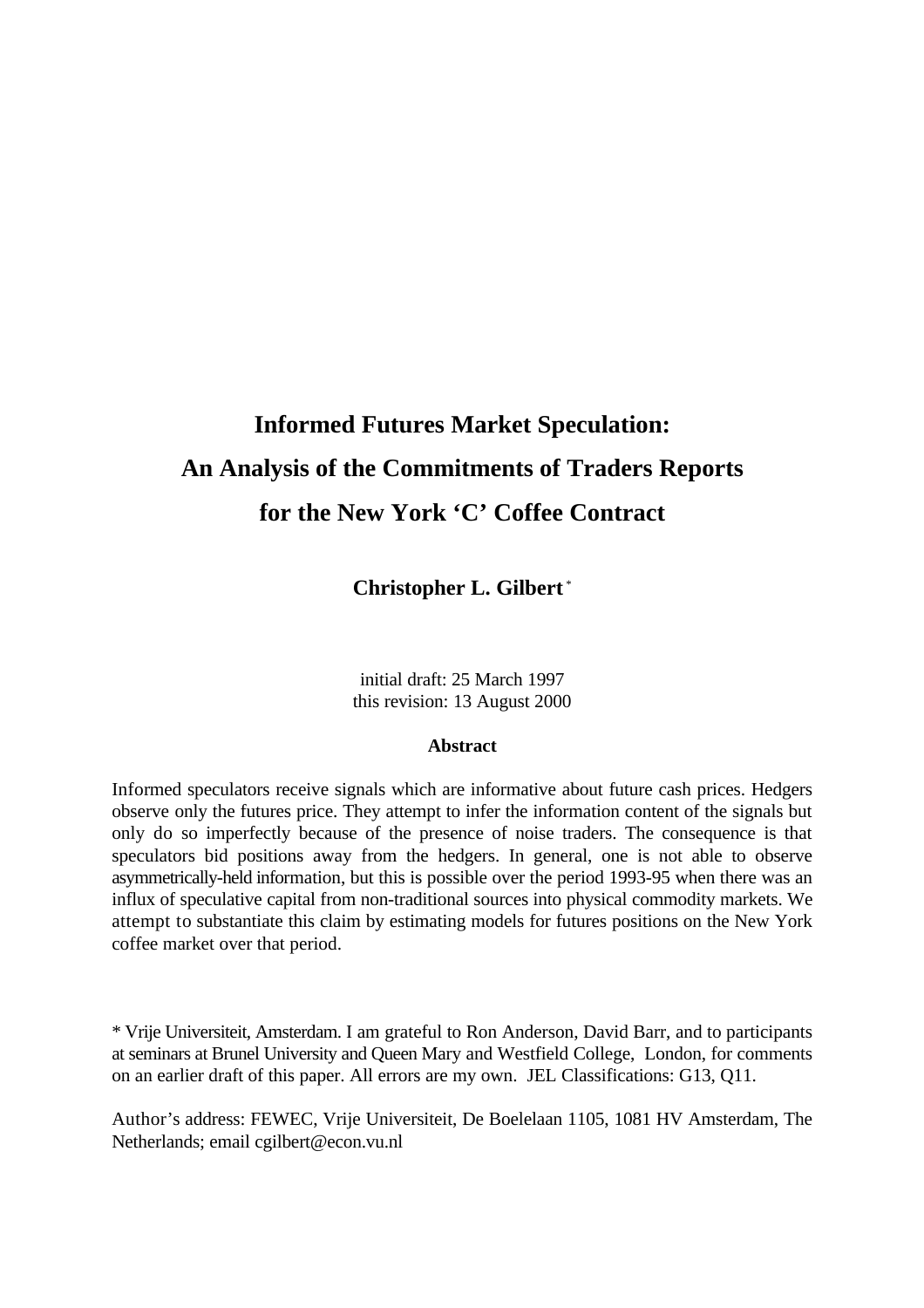#### **1. Introduction**

Futures markets perform the twin functions of risk transfer and price discovery. These two functions have tended to be analyzed in separate literatures. In this paper, we try to bring the two strands of the literature together and to test them in a specific context.

Risk transfer involves agents with exposure to changes in the price of the underlying asset (so-called "commercials") taking positions which will offset their exposure, with any net position being covered by agents with no exposure ("non-commercials"). If the risk associated with the underlying asset were entirely diversifiable, non-commercials would not require any compensation for taking this on in their portfolios. However, if this risk is only partially diversifiable, the noncommercials will require a risk premium in order to take up the net commercial position. Chang (1985) and Bessembinder (1992) report evidence that non-commercial traders on futures markets in which the underlying asset is a physical commodity do earn risk premia. Both Chang and Bessembinder use data reported to the US Commodity Futures Trading Commission (CFTC) and published in *Commitments of Traders in Futures* (henceforth CTF).Chang's study was confined to agricultural futures, but Bessembinder, who also investigated financial futures, failed to find evidence for risk premia rewarding non-commercial positions in financial futures markets.

Price discovery is the process by which, as the result of trades initiated by informed agents, prices come to incorporate this information. The problem for an informed trader is that, if she is recognized as being informed, she will fail to find a counterparty with whom to trade. If the informed trader cannot trade on her information, she will have no incentive to acquire information (Grossman and Stiglitz, 1980). Price discovery therefore requires a market structure in which equilibrium will be less than fully-revealing. The standard framework in which this problem is analyzed is the model proposed by Kyle (1985) of a continuous auction market in which informed traders are able to hide their intentions behind the trades of so-called "noise" or "liquidity" traders. Prices are set by a risk-neutral market maker, which we may think of as a computer algorithm in an automated exchange. There is either a single informed trader, or the finite number of traders share the same information. The market maker sets the futures price on the basis of the observed net market position. Since the net position is positively correlated with the signal received by the informed trader(s), the futures price partially reflects that signal. The market-maker sets prices such that losses to the informed trader(s) are counterbalanced by profits made at the expense of the uninformed traders. Kyle shows that in a model with repeated trading, the information is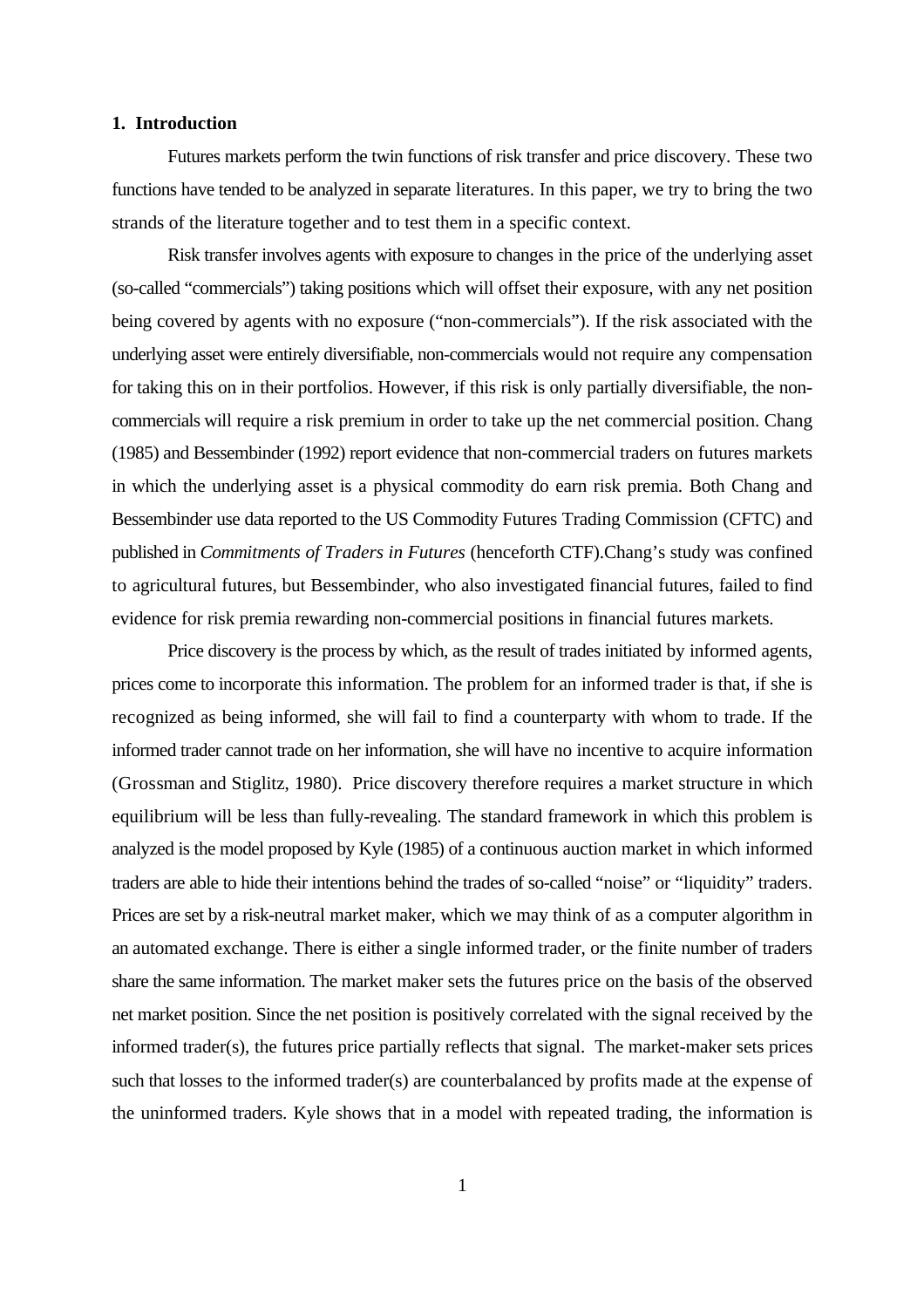asymptotically fully incorporated in the price. With multiple informed traders, the speed with which information is incorporated rises with the number of informed traders. In models of this class, there will therefore be a risk premium associated with positions of informed traders.

Shalen (1993) proposed a somewhat different price discovery model. Her model consists of informed agents ("speculators") and uninformed agents ("hedgers") trading a single futures contract through what is implicitly a Walrasian tatonnement process. Speculators have diverse beliefs about the future cash price of the underlying asset, while hedgers are myopic - ie they correspond to Kyle's noise traders. In the most simple case, the futures price becomes a weighted average of speculators' expectations of the future cash price.

This paper is concerned with developing a testable model, and we therefore need to worry about the relationship of the theoretical distinction between informed and uninformed traders and the actual data classification adopted by the CFTC in their CTF reports. A number of studies have analyzed the these data, but largely in relation to the question of who makes money on futures markets.<sup>1</sup> Our interest is in investigation of the price discovery process rather than with investigation of normal backwardation theory, so we are not directly concerned with *ex post* profitability.<sup>2</sup> Instead, we need to worry about which traders know which elements of the information set. Commercial traders are conventionally regarded as hedgers, while the noncommercials are seen as pure speculators - see Edwards and Ma (1992, pp.463-6). In commodity futures markets, there are typically a relatively small number of reporting positions and the CTF makes a three-way distinction between the positions of commercial traders, those of large noncommercial traders, and non-reportable positions. Non-reporting positions correspond to small traders. The practical difficulty in empirically implementing either the Kyle or the Shalen models is that the distinction between informed and uninformed traders fails to correspond directly with the commercial-noncommercial distinction used by the CFTC.<sup>3</sup>

<sup>&</sup>lt;sup>1</sup> See Houthakker (1957), Rockwell (1977), Hartzmark (1987) and Yoo and Maddala (1991). In related work, Phillips and Weiner (1994) report profitability calculations for Brent oil forward trading based on detailed trading account data.

 $2$  Gilbert and Brunetti (1997) report estimated profitability bounds for the coffee market over the period discussed in this paper.

 $3$  Economists typically regard a position as speculative to the extent that it leaves the agent's profits or utility exposed to price movement, and consequently any discretionary hedging policy would involve a speculative component. From this standpoint, many positions which the CFTC reports as hedging may be in part speculative. Equally, some positions reported as speculative may be hedging options positions, not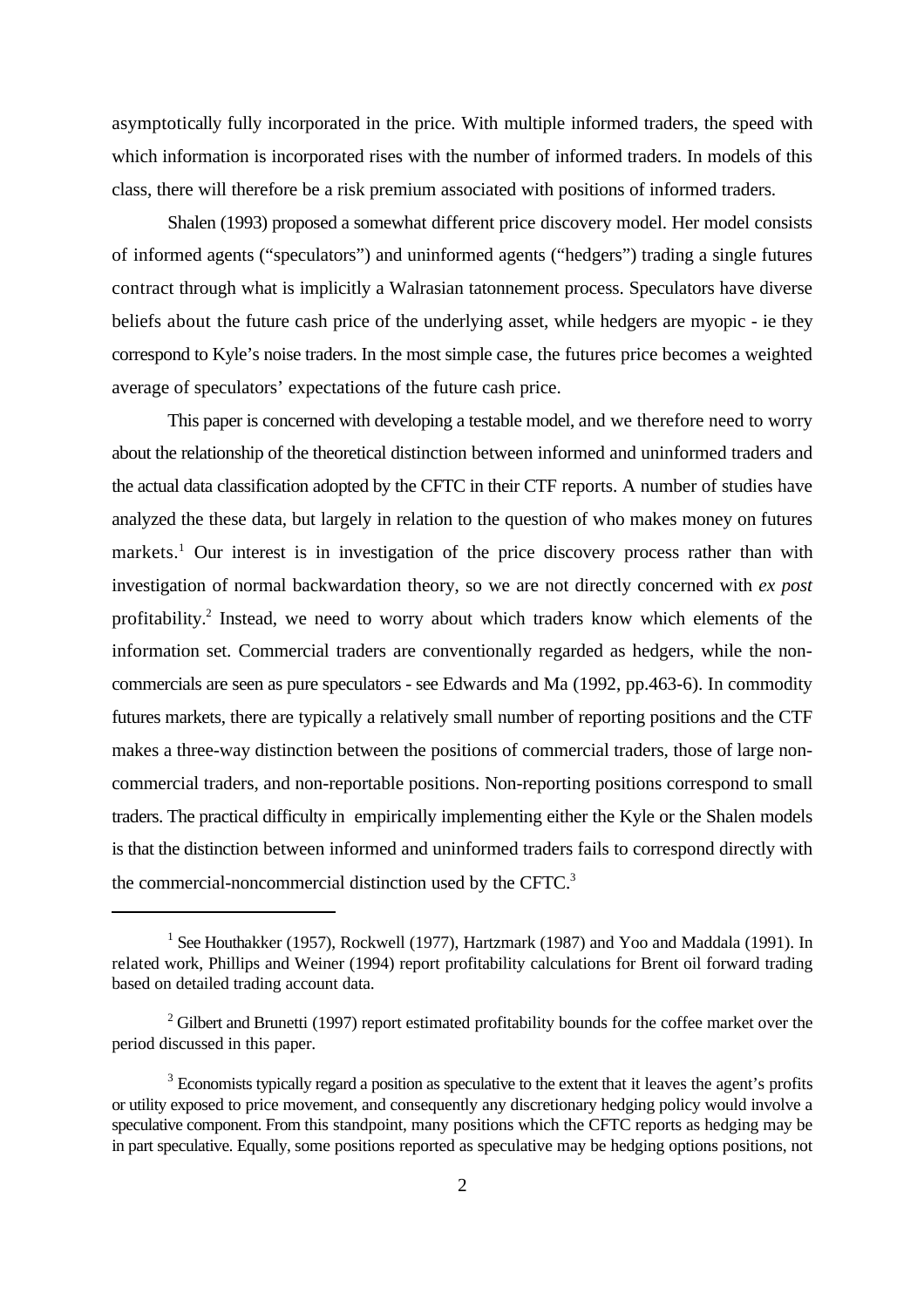The model we develop below starts from the premiss that all traders with large positions, whether commercial or non-commercial are likely to be informed about market data and will take this information into account in deciding their positions. Commercial traders will be well-informed about the markets in which they operate but may have little special knowledge about broader financial markets. Large non-commercial traders, by contrast, who are free to invest across the range of markets, may have less information about the specific features of the underlying markets than the commercials, but are likely to be better informed about financial markets in general. While we would not wish to claim any degree of generality for these information assumptions, we choose to look at a particular market in a particular period in which this information partition appears plausible.

The model combines features of the Kyle's (1985) and Shalen's (1993) models. It uses the Walrasian structure adopted by Shalen, but follows Kyle in imposing uniformity on speculators' beliefs. But whereas in Shalen, hedgers behave myopically, we allow hedgers to form rational expectations about the future cash price in the same way as does Kyle's market maker. The futures price turns out to be a weighted average of speculators' and hedgers' expectations, as in Shalen's model with two groups of speculators. To ensure that the equilibrium is not fully revealing, we introduce a third class of noise traders which we identify with the CTF nonreporting positions. We suppose that noise traders lack information on both the specific commodity market and on financial markets more generally. However, they do observe past prices and may attempt to make inferences on this basis. In particular, they may attempt either to identify trends by extrapolating past price movements, or to make inferences from recent CTF data which is easily available. If they do forms expectations extrapolatively, it is possible that these could become self-fulfilling (De Long *et al*, 1990, 1991).

This model shares with Shalen's (1993) model the view that different market participants may have access to different information. In particular, we distinguish between information on the market in the underlying physical commodity and information on more general financial markets. We use weekly CTF data, but information on commodity market fundamentals is available at best on a quarterly basis. In order to implement my model we therefore consider a period in which it was widely believed in the commodities industries that financial market developments were more than usually important in commodity futures markets. Specifically, we consider the CSCE coffee

covered in these reports.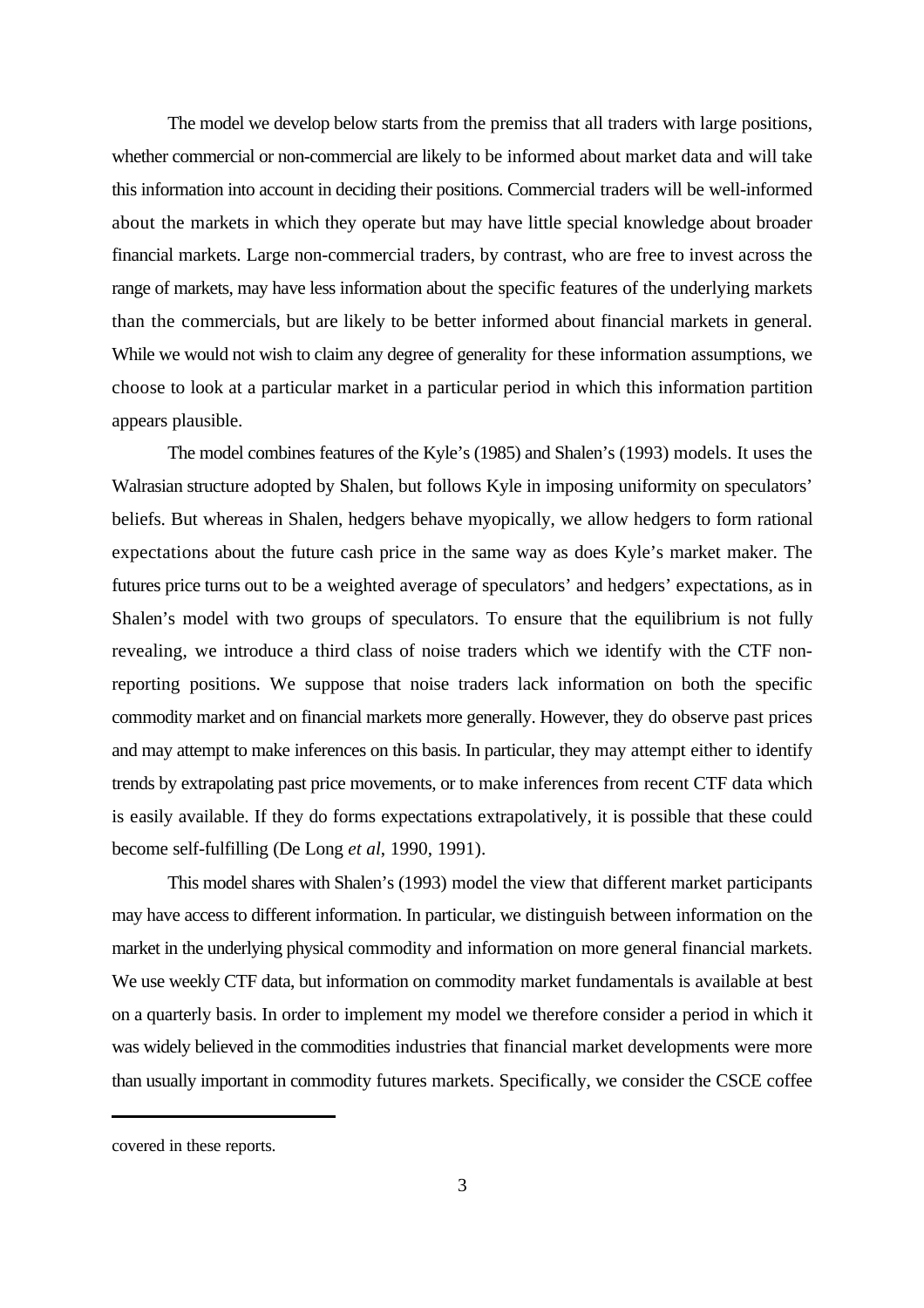market over the period 1993-95.

1994 is the central year of the sample. In that year, concerns about the re-emergence of inflation and the announced Fed policy or raising interest rates led many investors to diversify portfolios away from equities and bonds, seen as both more risky and less likely to generate high returns than in normal years. Because commodity prices were at historically low levels, they benefited from relatively low risk-return ratios at a time when other assets appeared unattractive. This influx of what was seen as "fund" investments puzzled the commercial (hedging) community who were suspicious of the sustainability of higher price levels that this buying pressure was seen to generate. This resulted in a situation in mid-1994 in which commercials had large short positions while non-commercials had large long positions. At this point, the coffee market was hit by the impact of a double frost in the main Brazilian coffee-growing region which sharply changed market fundamentals giving large profits to the non-commercials at the expense of the commercials. The price changes generated a substantial unwinding of the previous positions, and these large movements make it possible to identify the effects of information disparity more clearly than in other markets.

The structure of the paper is as follows. In section 2 we develop a simple two period market microstructure model which traces the price impact of information received by informed speculators. In section 3, we describe developments on the coffee futures market over our three year sample. Section 4 sets out the econometric model, estimation results from which are reported in section 5. Section 6 contains brief conclusions.

# **2. A Model of Informed Futures Market Speculation**

We consider a stylized two period model which provides a metaphor for understanding the effects of speculation in a commodity futures market. In period 1 trading takes place in a futures contract which specifies period 2 delivery. The futures price is *f*. In the second period, production and consumption take place with the cash market clearing at  $p^4$ . Seen from period 1, the period 2 spot price is random. This randomness may be thought of as arising from randomness in production or consumption; or, if the commodity is storable, from randomness in the convenience yield. We shall be interested in the period 1 futures price *f* . We distinguish three groups of traders in the period 1 futures market:

<sup>&</sup>lt;sup>4</sup> In a fuller notation,  $p_2$  and  $f_{21}$ , but we omit all time subscripts since the notation is unambiguous.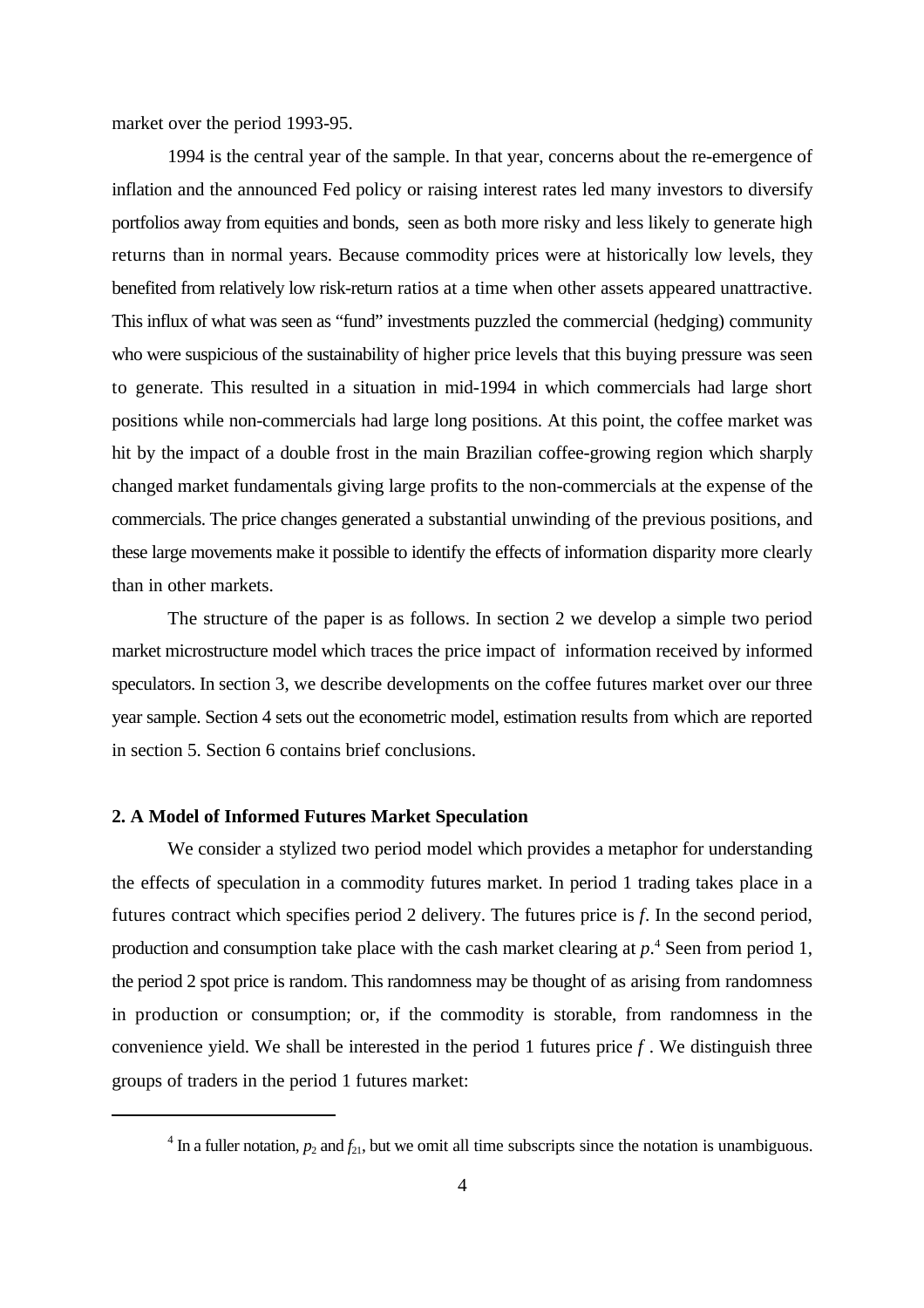- *Noise Traders*: Noise traders have aggregate position *Z* which is stochastic and is not known by other market participants.
- *Speculators*: Speculators are "non-commercial", ie they will not be involved in period 2 production, consumption or storage. In period 1 they receive a signal *e* which is correlated with, and therefore informative about, the period 2 spot price *p*. The aggregate speculative position is *S*.
- *Hedgers*: Hedgers are "commercials". In period 1 they expect to have a net physical position of *X* in period 2 which they hedge in period 1. They do not observe the signal *e* but are aware that speculation may be informed and attempt to the signal from the futures price *f*. They are, however, unable to distinguish trades resulting from informed speculation from noise trades. Their aggregate position is *H*.

After these preliminaries, we may turn to the period 1 futures market. Consider first the representative hedger who wishes to protect an anticipated physical position of *x* in period 2, where *x* is measured as long. The hedger purchases a period 1 futures position of  $h$ , again measured as long. The resulting period 2 cashflow *c* is

$$
c = xp - h(f-p) \tag{1}
$$

Hedgers maximize a mean-variance utility function

$$
U(h) = Ec - \frac{1}{2} a V(c) \quad \text{where } V(c) = E(c - Ec)^2 \tag{2}
$$

and where *a* is the hedger's coefficient of absolute risk aversion. All expectations are relative to the period 1 information set. The hedger's optimal hedge *h* is then

$$
h = -x + \frac{E^h p - f}{a V^h(p)} \quad \text{where} \quad V^h(p) = E^h (p - E^h p)^2 \tag{3}
$$

where the superfix *h* indicates that expectations are relative to the hedger's information set. Equation (3) gives the familiar decomposition of the optimal hedge into a pure hedge component, in this simple case equal and opposite to the physical position, and a speculative component. If there are *n* hedgers, the aggregate hedge *H* is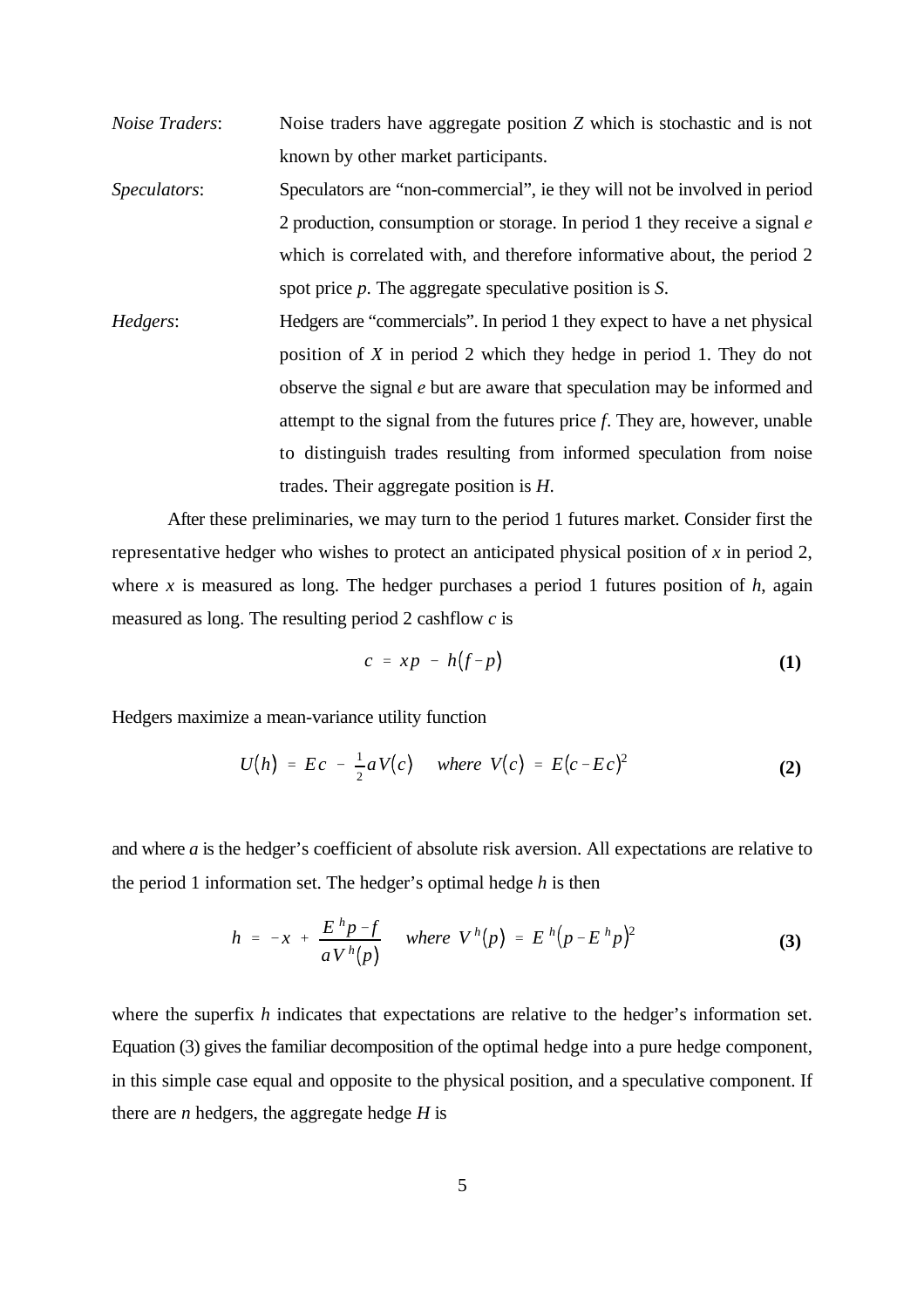$$
H = -X + \frac{E^h p - f}{A V^h(p)}
$$
 where  $X = nx$  (4)

where aggregate risk aversion  $A = a/n$ . I take the aggregate physical position *X* to be common knowledge to all market participants in period 1.

The same analysis applies to the representative speculator, except that she will have no physical position. Hence the aggregate speculative position is

$$
S = \frac{E^s p - f}{A V^s(p)} \tag{5}
$$

where, for simplicity, I have assumed that the number of speculators is also equal to  $n<sup>5</sup>$  Finally, the aggregate position *Z* of the noise traders is random. The model is closed by the futures market clearing condition

$$
S + Z + H = 0 \tag{6}
$$

Solving equations (4) and (5) into (6), we obtain the period 1 futures price as

$$
f = \delta E^h p + (1 - \delta) E^s p + \psi (Z - X) = \delta E^h p + (1 - \delta) E^s p + \zeta - \xi
$$
  
where  $\delta = \frac{V^s(p)}{V^h(p) + V^s(p)} \psi = \frac{A V^h(p) V^s(p)}{V^h(p) + V^s(p)} \zeta = \psi Z \text{ and } \xi = \psi X$  (7)

In order to proceed further, we need to evaluate the price expectations and variances. I have assumed that speculators receive a signal *e* in period 1 which is informative about the period 2 price *p*. Without loss of generality, we may take the signal variance to be equal to the variance  $\sigma^2$  of the price disturbance. The crucial parameter is the correlation  $\rho$  ( $\geq$  0) of the signal and the price disturbance. Specifically, I assume

 $<sup>5</sup>$  It is trivial to relax this assumption. The substantive element of the assumption is that the number</sup> of speculators is fixed.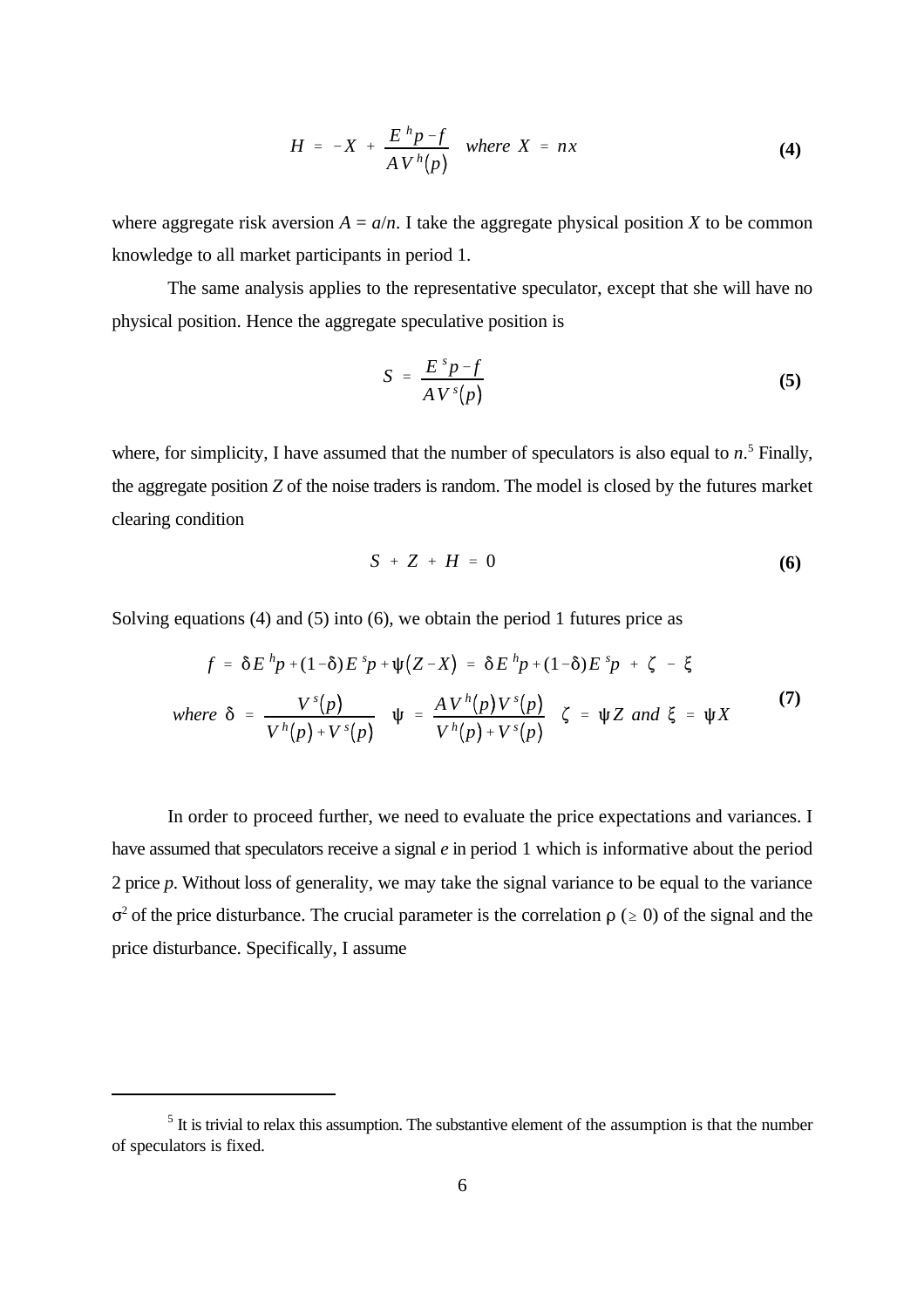$$
\begin{pmatrix} p \\ e \\ \zeta \end{pmatrix} \sim N \left( \begin{pmatrix} \bar{p} \\ 0 \\ 0 \end{pmatrix}, \begin{pmatrix} \sigma^2 & \rho \sigma^2 & 0 \\ \rho \sigma^2 & \sigma^2 & 0 \\ 0 & 0 & \omega^2 \end{pmatrix} \right)
$$
 (8)

It follows that speculators' period 1 expectations of the period 2 cash price are

$$
E^s p = \bar{p} + \rho e \tag{9}
$$

and 
$$
V^{s}(p) = (1 - \rho^{2})\sigma^{2}
$$
 (10)

The hedgers do not receive the signal *e* but attempt to infer it from the futures price *f*. By joint normality (8), their price expectation is given by the conditional expectation

$$
E^h p = E(p|f) = \bar{p} + \beta(f - Ef) \quad \text{where } \beta = \frac{Cov(f, p)}{V(f)} \tag{11}
$$

Solving equations (9) and (11) into equation (7) one finds

$$
f = \bar{p} + \frac{1}{1 - \beta \delta} (\varepsilon - \xi) \quad \text{where } \varepsilon = \zeta + (1 - \delta) \rho e \qquad (12)
$$

where we have combined the noise disturbance  $\zeta$  and the signal  $e$  into a single disturbance  $\varepsilon$ . The period 1 futures price is therefore seen as being raised by

- $\cdot$  the imbalance  $\xi$  between short and long hedging,
- $\cdot$  the combined effects of noise trading  $\zeta$  and
- $\bullet$  the signal *e* received by speculators.

It follows from equations (8) and (12) that

$$
V(f) = \frac{\omega^2 + (1-\delta)^2 \rho^2 \sigma^2}{(1-\beta\delta)^2}
$$
 (13)

and 
$$
Cov(p,f) = \frac{(1-\delta)\rho^2 \sigma^2}{1-\beta\delta}
$$
 (14)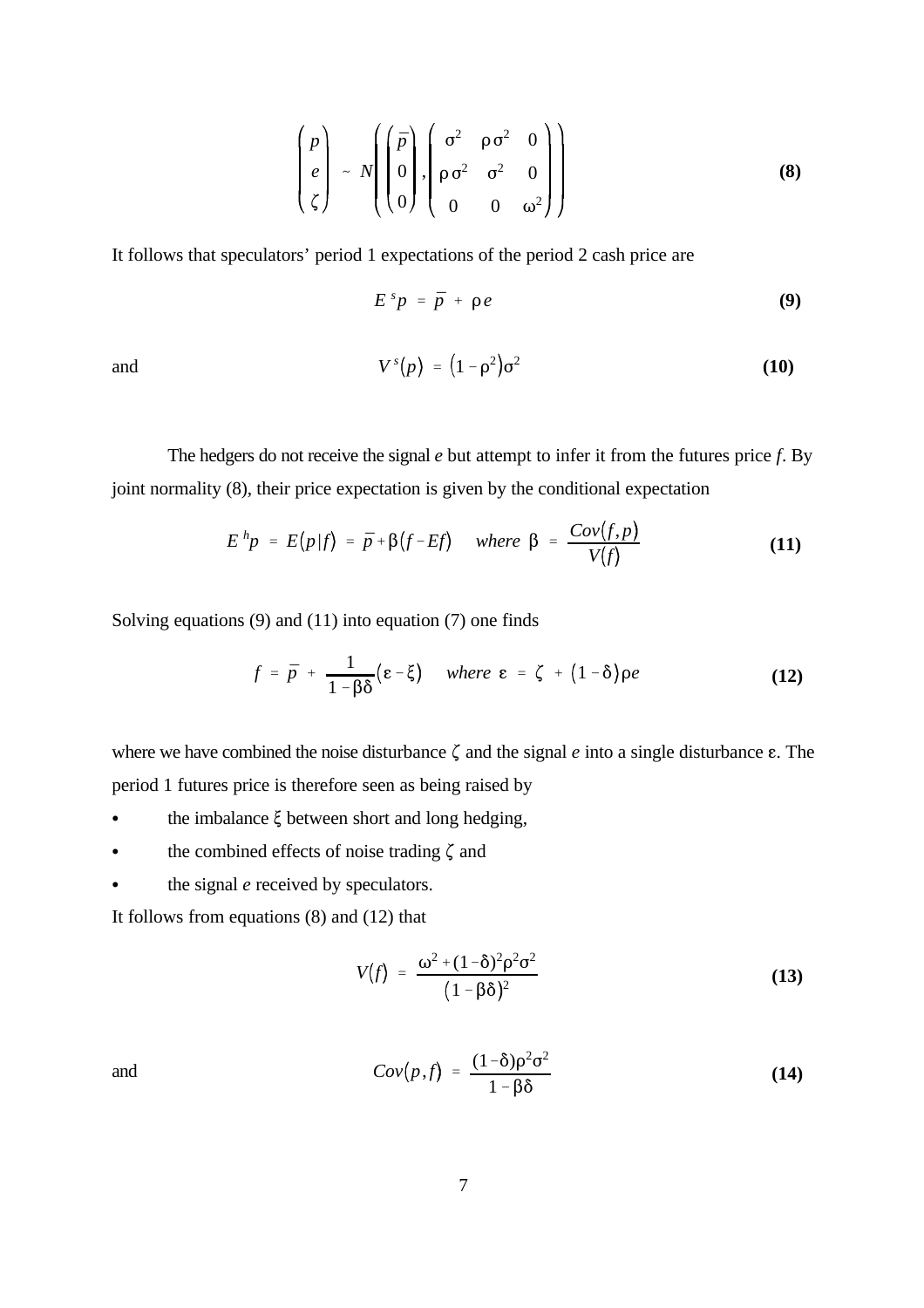implying 
$$
\frac{\beta}{1-\beta\delta} = \frac{(1-\delta)\rho^2\sigma^2}{\omega^2+(1-\delta)^2\rho^2\sigma^2}
$$
 (15)

Equation (15) may in principle be solved to give an explicit expression for  $\beta$ . However, direct substitution from equations (12) and (15) into equation (11) gives the anticipated capital gain from holding period 1 futures, as seen by the hedgers, as

$$
E^h p - f = -\frac{1-\beta}{1-\beta\delta} (\varepsilon - \xi) \tag{16}
$$

giving the aggregate hedge, through equation (4),  $as<sup>6</sup>$ 

$$
H = -\frac{1-\delta}{1-\beta\delta}X - \frac{(1-\beta)\varepsilon}{A V^h(p)}
$$
(17)

$$
E^{s}p-f = \rho e - \frac{1}{1-\beta\delta}(\varepsilon-\xi)
$$
 (18)

Similarly,

giving the aggregate speculative position  $as^7$ 

$$
S = \frac{1-\delta}{1-\beta\delta}X + \frac{(1-\beta)\delta\rho e - \zeta}{A V^{s}(p)}
$$
(19)

It is straightforward to check that equations (17) and (19) satisfy the market clearing identity (6). Note that

C A bullish signal leads hedgers to shorten their positions in an apparently perverse manner. This arises because the signal raises the futures price *f* by more than it raises their expectation of the future spot price. The signal, which the hedgers do not observe directly,

<sup>&</sup>lt;sup>6</sup> This derivation uses the result  $\zeta/AV^h = \delta X$  which follows from the definitions associated with equation (7).

 $^{7} \xi / AV^{s} = (1-\delta)X$  - see equation (7).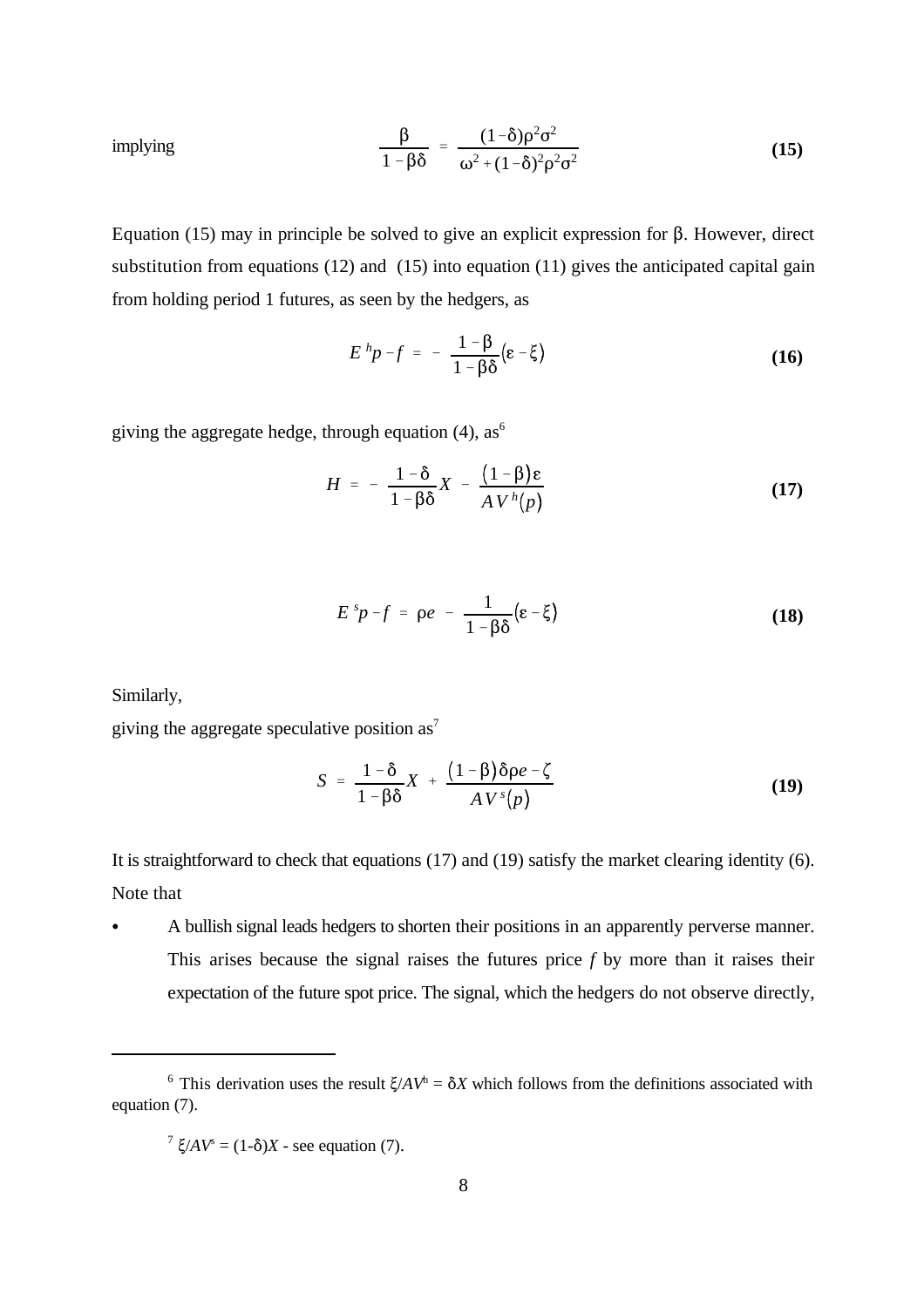leads hedgers to become more bullish (in proportion to  $\beta$ ), but they regard the futures price as over-reacting, and therefore shorten their positions. In the face of a change in futures prices, hedgers regard the direction of movement as justified by fundamentals, but see the extent of the change as excessive.

- An increase in short hedging pressure (positive  $X$ ) results in an increase in long speculative positions as the hedge-selling forces down the futures price relative to the expected spot price. This also results in hedgers taking less fully hedged positions.
- An increase in perceived volatility reduces the size of the speculative elements of both hedging and speculative positions. This is a standard result.
- Speculative and hedge positions are negatively correlated. Noise positions are negatively correlated with speculative positions but uncorrelated with hedge positions.

The econometric model, estimates of which I report in Section 4, is based on equations (4) and (19). Equation (4) shows the net hedge position *H* as depending negatively on the futures price  $f$ , and positively on the price volatility  $\sigma$  - recall that the net hedge is typically negative, so that an increase in the futures price will increase the absolute size of the net hedge, while an increase in volatility will decrease its absolute size. Because of lack of information, I suppose the net underlying physical position  $X$  to be constant.<sup>8</sup> Equation (19) shows the net large speculative position as depending positively on the signal *e*, negatively on the net noise trader position *Z*, and negatively on the price volatility  $\sigma$ . The informational assumptions have the implication that the speculators can infer the net noise trading position through the market clearing condition (6) and calculation of the net hedge position using equation (17). The proximity of large speculators to the market makes this assumption reasonable on other grounds. The consequence is that the futures price *f* does not provide speculators with any information, and it follows that speculative positions should be independent of prices.

## **3. The Coffee Futures Market, 1993-95**

Figure 1 graphs the New York Coffee, Sugar and Cocoa Exchange (CSCE) nearby coffee

<sup>&</sup>lt;sup>8</sup> Hedging is primarily related to export and import of coffee and to stockholding. Coffee consumption ("disappearances") showed a fairly steady negative trend over the three years 1993-95 (International Coffee Organization, 1999, Table III-13A). Although coffee production is seasonal, developed country imports show little seasonal variation, and are close to a linear trend (*ibid*, Table III-3C). This might be taken as implying the presence of a similar trend in the futures market positions, but our sample is too short to distinguish trend from cyclical movements.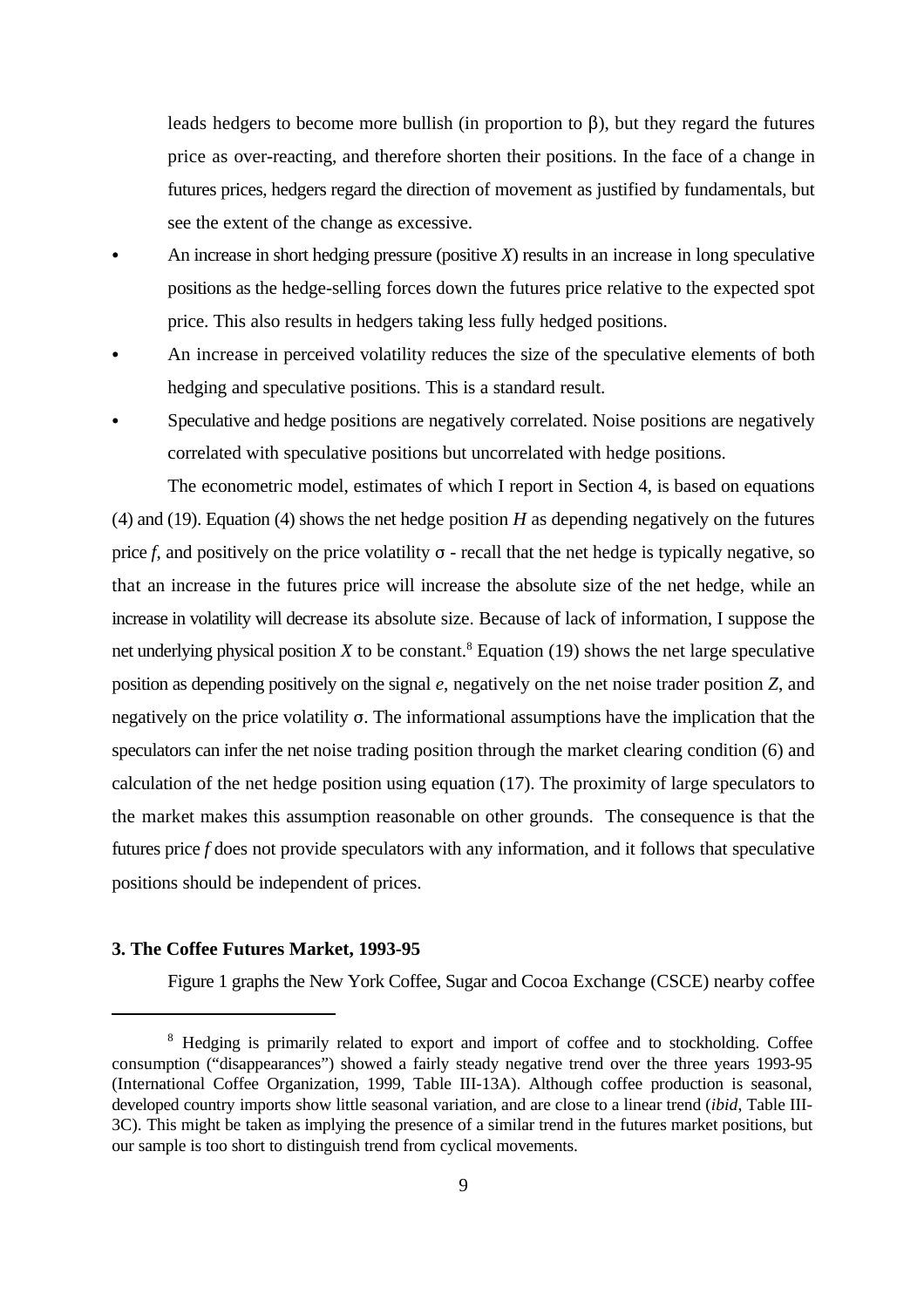price (the 'C' contract) in  $\phi$ /lb on a weekly basis over 1993-95.<sup>9</sup> The choice of Tuesdays matches the price series with the *CTF* reports which, starting from the end of September 1992, were published weekly on Fridays and relate to closing positions on the preceding Tuesdays.

The coffee price was fairly flat in the range of 50-70  $\ell$ /lb through the first half of 1993. In historical terms, this was a very low price and reflects abundant supply plus the transfer of stocks from producers to consumers in the aftermath of the 1989 lapse of the International Coffee Agreement export controls - see Gilbert and Brunetti (1997). The September 1993 decision of the coffee producers to limit exports (the so-called Coffee Retention Scheme) lifted the price towards 80 ¢/lb and the price again rose steadily through the first half of 1994, allegedly because of speculative buying. It again rose sharply in late June and early July as the result of two sharp frosts in the Brazilian coffee-growing states. These had no immediate effect on the availability of coffee but were seen as likely to reduce the Brazilian 1995-96 crop by as much as 30%. Subsequently, coffee prices trended down from their summer 1994 peaks as it became clear that coffee supplies would remain in line with static consumer demand, and by the end of 1995, they were only 10% above their January 1993 level.

A feature of all commodity markets over the first half of 1994 was the build-up of speculative positions. The commonality of this development suggests that speculators were investing in commodities as an asset class rather than picking specific commodities. A number of commercial studies had suggested portfolio diversification benefits from a move into commodities (Wadhwani and Shah, 1993; Satyanarayan and Varangis, 1994). However, portfolio diversification arguments as such do not demonstrate why the move into commodities took place specifically in the spring of 1994, nor why the diversification was into long rather than short commodity futures positions. We argue that the diversification decisions made by a number of fund managers were prompted by the shift in the term structure of dollar interest rates in February 1994 which opened

<sup>&</sup>lt;sup>9</sup> We identify the cash price  $p$  as the price of the first future position, provided this has more than 15 days to maturity, and otherwise the second position. We identify the future price *f* as that of the second position, provided that the first position has more than 15 days to maturity, and otherwise the third position . We adopt the convention that contracts are rolled on the 16th day of the delivery month prior to delivery (or the first trading day thereafter). Thus the Sep contract is the first position and the Dec the second position until 16 August when the Dec becomes the first and the Mar becomes the second. This reflects pricing practices in the coffee industry where physical prices are quoted basis the future contract most closely corresponding to expected delivery. We ignore the possible delivery option in these prices. Weekly differences,  $\Delta \ln F_t$  and  $\Delta \ln P_t$ , use lagged values  $F_{t-1}$  and  $P_{t-1}$  from the same contract as the current quotation  $F_t$  and  $P_t$ .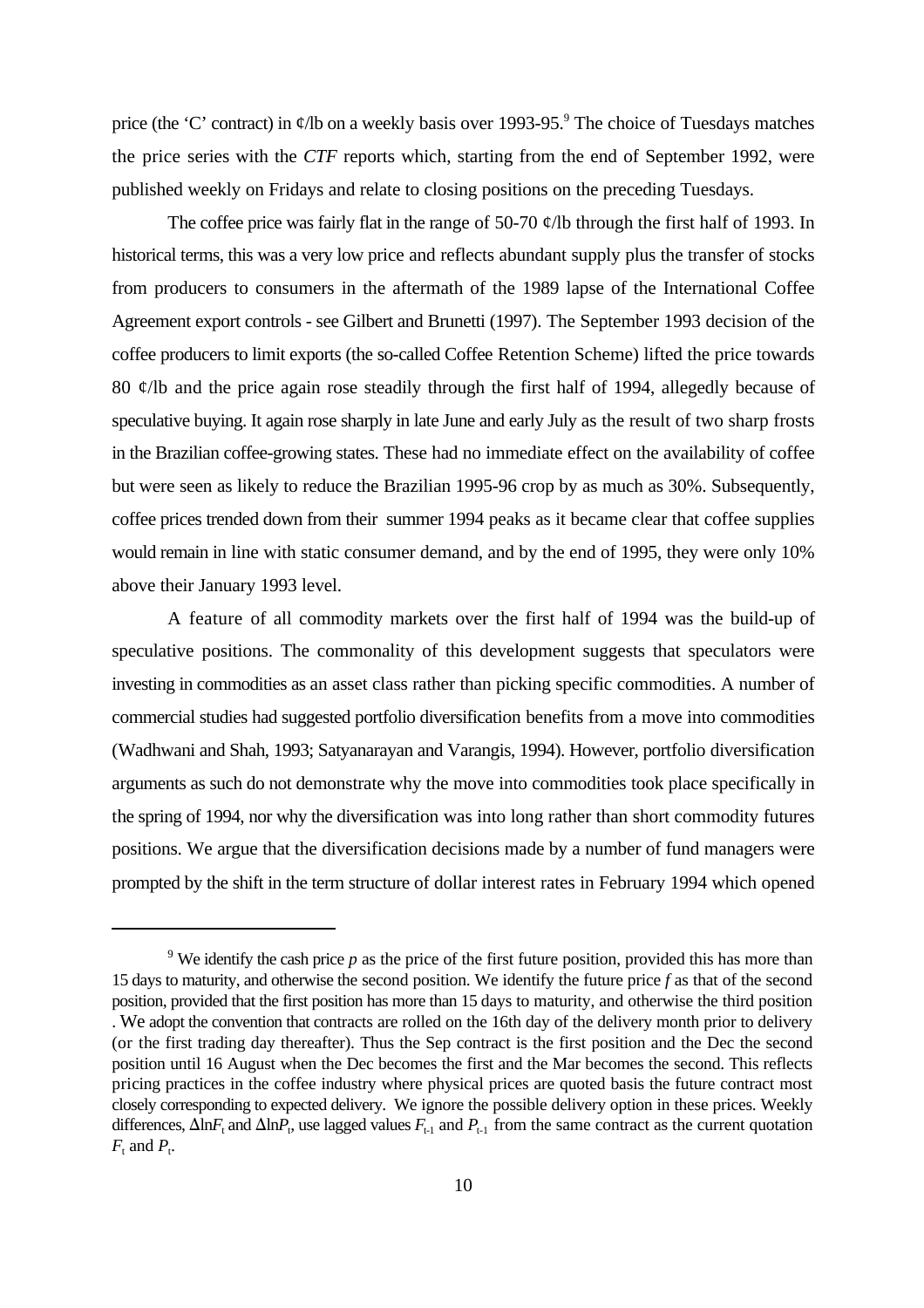the possibility that interest rates would rise further through the year generating low or negative returns on equities and bonds. This was indeed the outcome. We use this insight to motivate inclusion of variables relating to prospective portfolio returns in the speculative information set in the empirical model developed in section 4.

Evidence for the build-up of speculative positions in New York coffee futures may be seen in Figure 2.<sup>10</sup> Speculators established significant large positions through the summer of 1993 in response to the announcement of the Coffee Retention Scheme, but these were subsequently run down and they entered 1994 with a slightly negative net position. Their positions then climbed to a peak of around 20,000 contracts in April 1994, an investment of around \$600m. After the frosts, these positions gradually worked back down to zero at the year-end but built up again through the spring of 1995 against the possibility of a second successive southern hemisphere winter of frosts. These are significant sums of money in relation to the coffee market, but very small in relation to overall equity and bond markets. What was therefore a relatively small diversification out of those markets amounted to a very large diversification into coffee futures.

#### **4. The Econometric Model**

We specify equations for the three futures market positions (large speculators, hedgers and noise traders). The futures price equation is inferred through the market clearing identity (6) on the futures positions resulting in a four equation system.

Consider first the positions equations. As noted in section 2, these follow directly from equations (4) and (19) together with random noise traders positions. However, the theoretical model considers only a single sequence of trades, while my data consist of time series relating to a sequence of position realizations. This has four sets of implications.

- i) It is apparent from Figure 2 that positions exhibit positive serial correlation. This can be rationalized in terms of at least some agents adjusting their futures positions less rapidly than the weekly frequency of our data. It suggests that we regard the theoretical position relationships as targets to which actual positions adjust over time.
- ii) Hedgers tend to view the futures price in relation to their perceptions of likely prices in the future which they will necessarily judge from past prices. I model the net hedge in relation to the current period futures price relative to its previous value.

 $10$  The units are contracts of 36,500 lbs.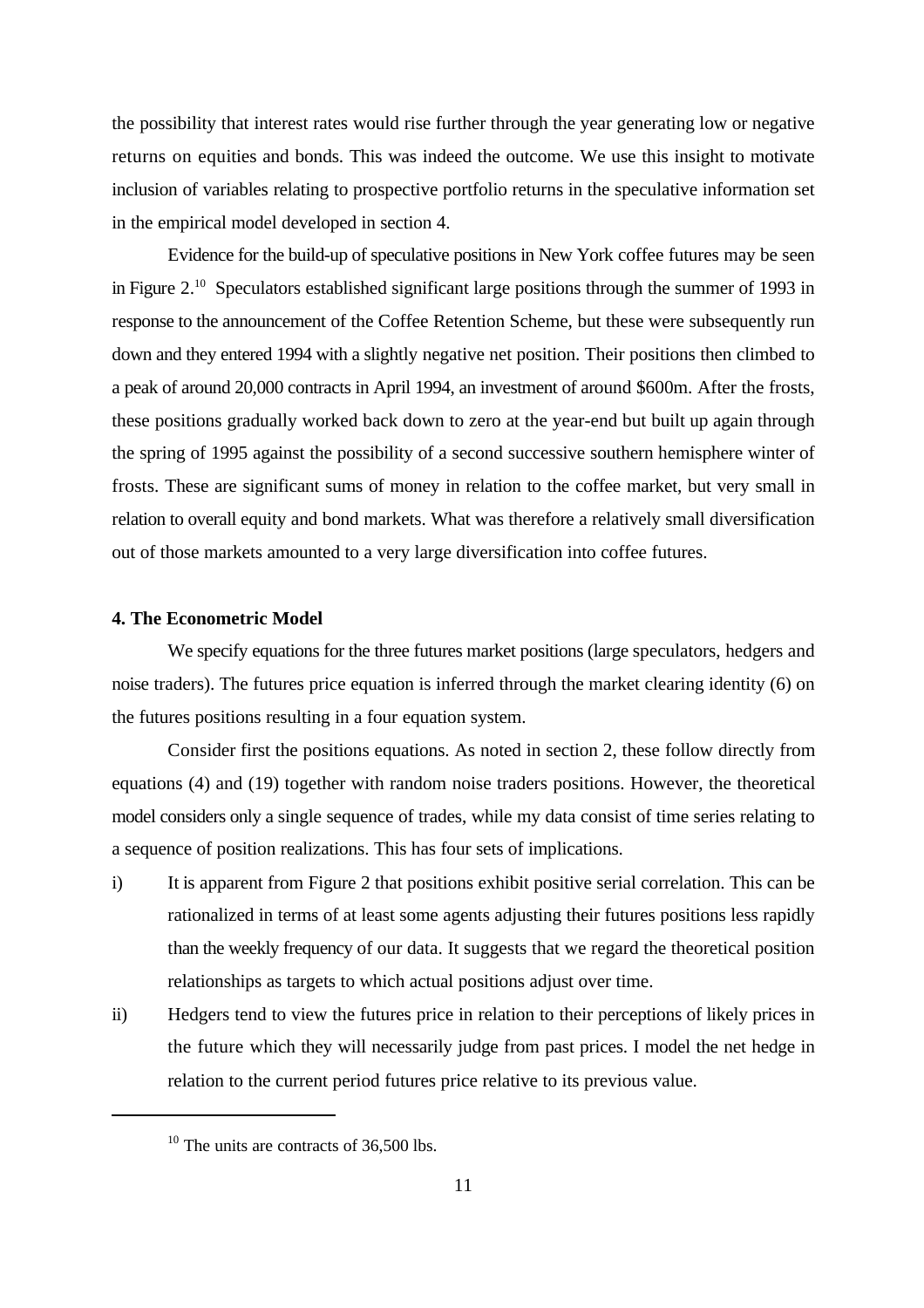- iii) The CFTC positions data attract widespread interest and comment in brokers' circulars to their clients and there is evidence in the data that noise traders do imitate the large speculators. I attempt to capture this behaviour.
- iv) The theoretical model supposes that coffee prices are efficient relative to each agent's information set, but the data exhibit mild evidence of inefficiency (see below).

The model consists of the following positions equations:

$$
\alpha_0(L)S_t = \alpha'_1 I_t - \alpha_2 Z_t + u_t^S
$$
  
\n
$$
\beta_0(L)H_t = -\beta_3 \Delta \ln F_t + u_t^H
$$
  
\n
$$
\gamma_0(L)Z_t = \gamma_4 \Delta S_{t-1} + u_t^Z
$$
\n(20)

L is the lag operator and lag distributions are all second order. Here,  $F_t$  is the second position futures price (corresponding to  $f$  in the theoretical model<sup>11</sup>) and  $I_t$  is a vector of informational variables ( $\alpha_1$ ' $I_t$  corresponds to *e* in the theoretical model). All coefficients (except  $\alpha_1$ ) are written so that parameters will be positive. Each equation in (20) also contains an intercept and two dummy variables associated with the two frost weeks in 1994, which would otherwise exert excessive leverage .<sup>12</sup>

Model identification follows from standard exclusion restrictions. The net speculative equation is identified through exclusion of the lagged hedge positions  $H_{t-1}$  and  $H_{t-2}$  while the hedge equation is identified by exclusion of the informational variables  $I_t$  and the lagged speculative positions  $S_{t-1}$  and  $S_{t-2}$ . The noise equation is inferred from the futures market identity (6).

The crucial variables are those appertaining to speculative information, denoted by  $I_t$  in equations (20). As outlined in section 3, we see speculators in the CSCE coffee market over this particular period as being informed about likely developments in the financial markets generally rather than on coffee market fundamentals. We attempt to capture this information through including a set of variables which are relevant to forecasting short term holding gains on equity and bond portfolios. The three variables we include measure respectively equity returns, bond

 $11$  See footnote 9.

 $12$  An earlier draft of this paper reported a version of the model augmented by an additional equation for volatility. The estimates showed volatility as reducing the absolute size of both speculative and hedge positions, but both coefficients were highly insignificant.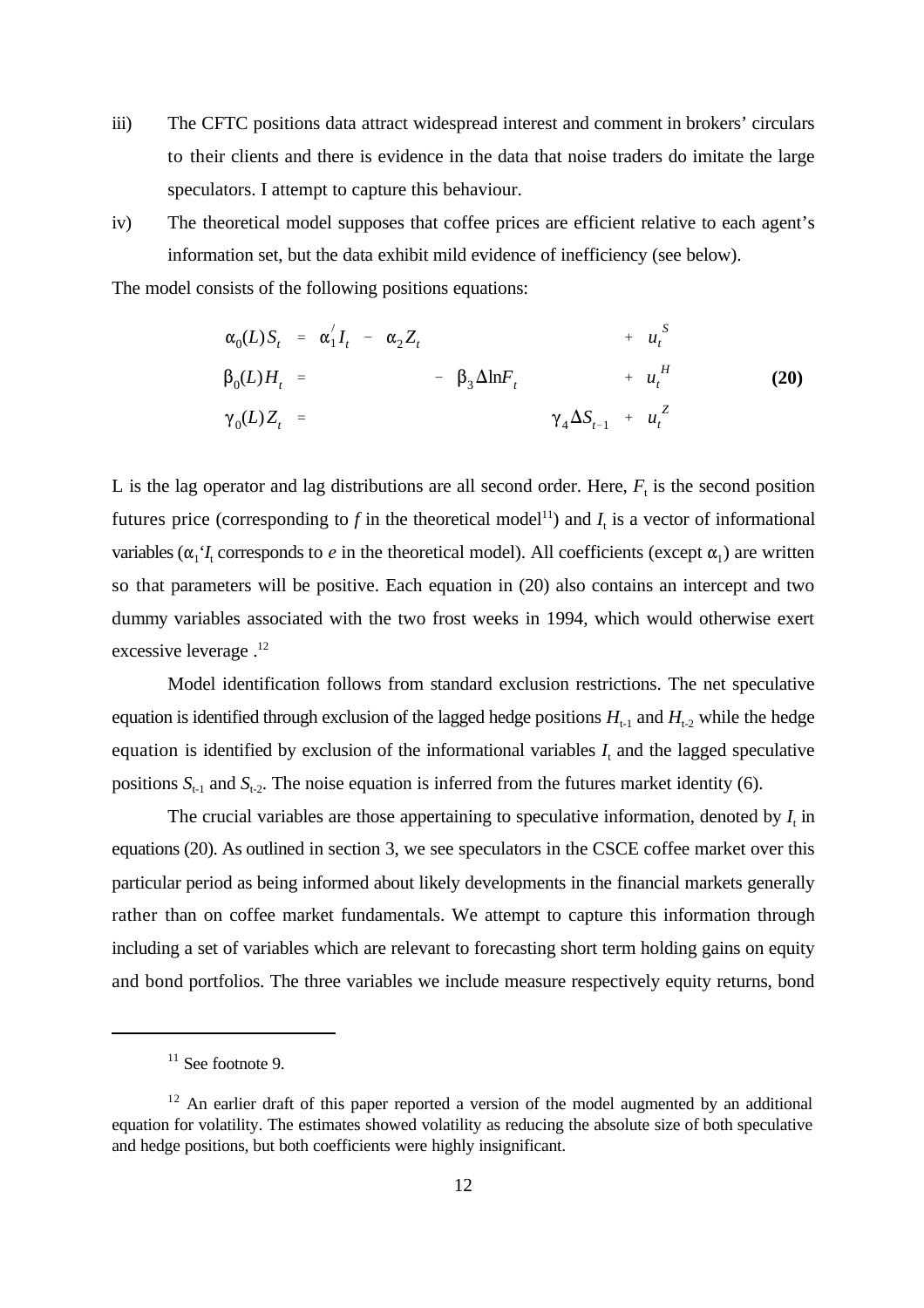market returns and bond market volatility, as a measure of the riskiness. Precise definitions are

- $I_{1t} = \Delta_3 \text{lnS} \& P_t$ the change in the Standard and Poors Composite Index over the previous three weeks;
- $I_{2t} = \Delta YGAP_{t}$   $\Delta YGAP_{t-3}$  the change in the yield gap between the redemption yields on 30 and 10 year US government bonds over the preceding week relative to the same change two weeks earlier; and
- $I_{3t} = \Delta BVOL_{t-1}$   $\Delta BVOL_{t-3}$  the change in the implied volatility of CBT Treasury bond futures the preceding week relative to the same change two weeks earlier.<sup>13</sup>

The precise measures (ie difference and lag structures) were suggested by preliminary regressions. Note that, because only exogenous variables are differences, these transformations do not in any way contaminate the equation disturbances.

Stacking the three position variables so that  $y_t = (S_t, H_t, Z_t)$  and writing the remaining variables as  $v_t$ , the three position equations (20) may be written as

$$
A(L)y_t = \Lambda I_t - \beta \Delta \ln F_t + u_t \quad \text{where } \beta = \begin{pmatrix} 0 \\ \beta_3 \\ 0 \end{pmatrix} \quad \Lambda = \begin{pmatrix} \alpha'_1 \\ 0' \\ 0' \end{pmatrix}
$$

$$
A_0 = \begin{pmatrix} 1 & 0 & \alpha_2 \\ 0 & 1 & 0 \\ 0 & 0 & 1 \end{pmatrix} \quad A_1 = \begin{pmatrix} \alpha_{01} & 0 & 0 \\ 0 & \beta_{01} & 0 \\ -\gamma_4 & 0 & \gamma_{01} \end{pmatrix} \quad \text{and } A_2 = \begin{pmatrix} \alpha_{02} & 0 & 0 \\ 0 & \beta_{02} & 0 \\ \gamma_4 & 0 & \gamma_{02} \end{pmatrix}
$$
 (21)

The identity (6) implies  $v_{y_t} = 0$  where  $\iota$  is the vector of units allowing us to infer the solved futures price equation as

$$
\Delta \ln F_t = \frac{1}{\beta_3} \left[ \sum_{j=1}^2 \nu' B_j y_{t-j} - \nu' \Lambda I_t - \nu' u_t \right]
$$
  
where  $B_j = A_0^{-1} A_j$   $(j = 1, 2)$  and  $v_t = A_0^{-1} u_t$  (22)

 $13$  I am grateful to the Chicago Board of Trade for providing implied volatility data. I have taken volatilities from bond futures contracts with maturity closest to six months.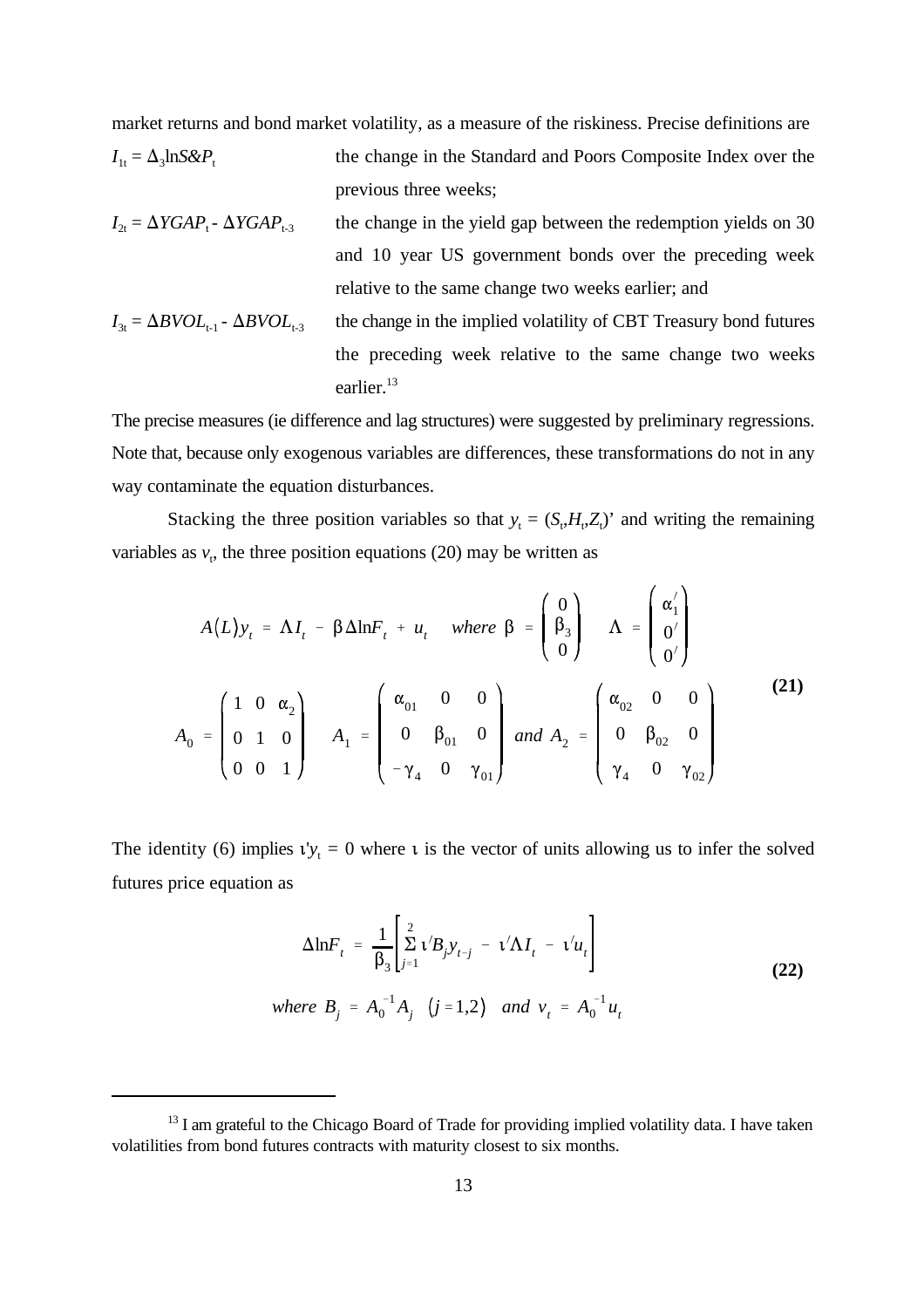(since  $A_0^{-1}\Lambda = \Lambda$ ). It is natural to require that the current period futures price should not be predictable from lagged speculative and hedge positions - a market efficiency condition. This requires

$$
B_j' \mathbf{1} = b_j \mathbf{1} \quad (j = 1, 2)
$$
 (23)

ie the column sums of the reduced form adjustment distributed lag matrices should be identical. The futures price equation would then become

$$
\Delta \ln F_t = -\frac{1}{\beta_3} \Big( \nu' \Delta I_t + \nu' v_t \Big)
$$
 (24)

The most simple way that equation  $(24)$  might be satisfied is if each of the two matrices  $B_j$  were proportional to the identity matrix. However, model fit is improved by permitting noise traders to imitate speculative positions with a one week lag; and conditioning speculative positions on the noise positions introduces further off-diagonal elements. One may evaluate

$$
B_1 = \begin{pmatrix} \alpha_{01} + \alpha_2 \gamma_4 & 0 & -\alpha_2 \gamma_{01} \\ 0 & \beta_{01} & 0 \\ -\gamma_4 & 0 & \gamma_{01} \end{pmatrix} \text{ and } B_2 = \begin{pmatrix} \alpha_{02} - \alpha_2 \gamma_4 & 0 & -\alpha_2 \gamma_{02} \\ 0 & \beta_{02} & 0 \\ \gamma_4 & 0 & \gamma_{02} \end{pmatrix}
$$
 (25)

Noting that the second columns of both  $B_1$  and  $B_2$  each contain a single element, the column sum restrictions (23) may be written as

$$
\alpha_{01} = b_1 - (1 - \alpha_2)\gamma_4 \qquad \alpha_{02} = b_2 + (1 - \alpha_2)\gamma_4
$$
  
\n
$$
\beta_{01} = b_1 \qquad \text{and} \qquad \beta_{02} = b_2
$$
  
\n
$$
\gamma_{01} = \frac{b_1}{1 - \alpha_2} \qquad \gamma_{02} = \frac{b_2}{1 - \alpha_2}
$$
 (26)

However, there is also some evidence that lagged positions do have some effect on the futures price, implying a degree of semi-strong inefficiency. This may be accounted for by inclusion of the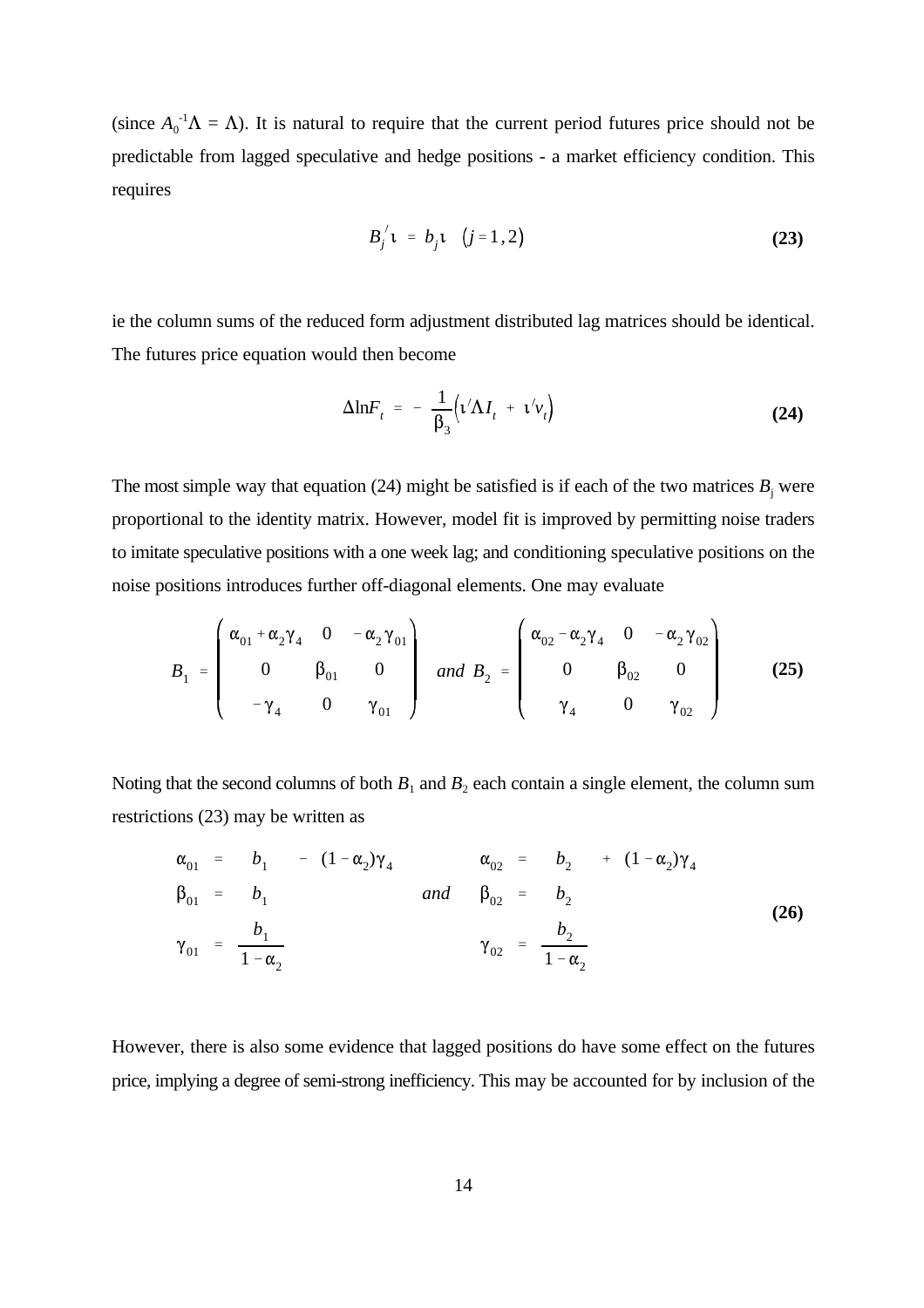lagged change in the noise position in equation  $(24)$  which becomes<sup>14</sup>

$$
\Delta \ln F_t = -\frac{1}{\beta_3} \Big( \mathbf{t}' \Delta I_t + \Phi \Delta Z_{t-1} + \mathbf{t}' v_t \Big) \tag{27}
$$

so that (26) is modified such that

$$
\gamma_{01} = \frac{b_1}{1 - \alpha_2} + \phi \quad \text{and} \quad \gamma_{02} = \frac{b_2}{1 - \alpha_2} - \phi
$$
 (28)

Notice that, with this modification, equations (26) only impose the single restriction

$$
\alpha_{01} + \alpha_{02} = \beta_{01} + \beta_{02} \tag{29}
$$

since the noise equation is dropped in estimation and hence  $\gamma_4$  must be inferred from the estimated speculative and hedge equations.

#### **5. Results**

The model was estimated on data from the CSCE for the 'C' contract covering the 156 week period from January 1993 to December 1995. Table 1 summarizes the position data. Note

- Large speculators were generally but not invariably net long, while hedgers were generally but not invariably net short. Small speculators were net long throughout the period.
- The net hedge positions showed the greatest variability and the net small speculative position the least variability. The net hedge and large speculative positions were strongly negatively correlated, while the small speculative position was positively correlated with the large speculative position. These correlations confirm the visual impression given by Figure 2.
- Turning to the number of reporting traders,  $15$  large speculators were predominantly long while hedgers were much more evenly balanced. The greatest variability was in the number

 $14$  Because the lagged positions sum to zero, I cannot identify which of the lagged positions affect the futures price. The specification in (27) is one of many possibilities.

 $15$  The CFTC reports only the positions and not the numbers of small speculators. Table 1 omits the generally small number of non-commercial traders reported as spreading.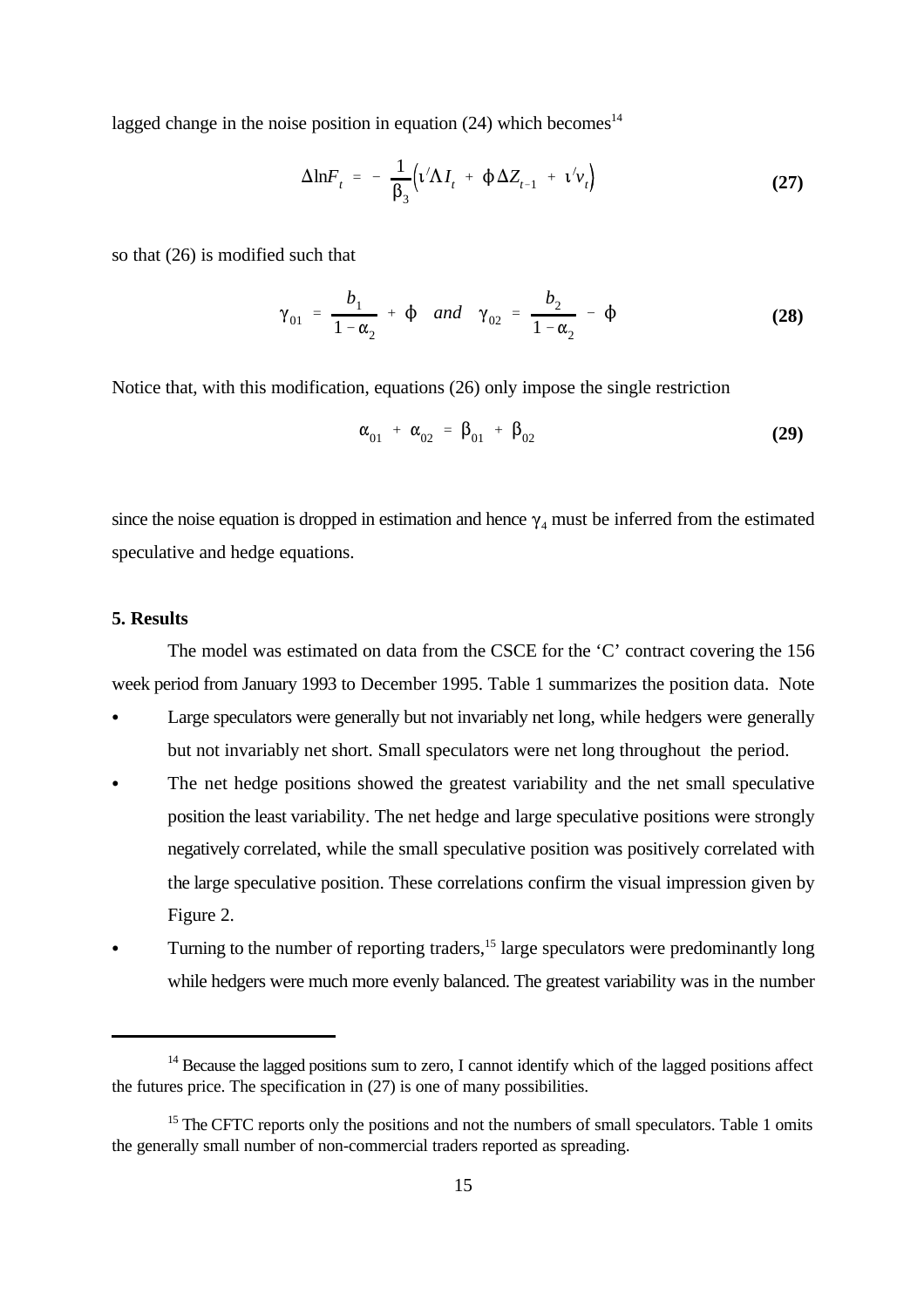of long large speculators.

These numbers are consistent with a characterization of the CSCE markets as operating with a relatively small and consistent group of traders but which experienced an influx of non-traditional large speculators taking predominantly long positions.

Model estimation results are reported in Tables 2-4. Tables 2 reports single equation (OLS or IV) estimation of the position equations together with the implied futures price equation, while Table 3 reports FIML system estimates of the same equations. The estimates reported in Table 2 impose only the intra-equation restrictions while those reported in Table 3 impose both intraand inter-equation restrictions. Table 4 reports the correlation matrices of the single equation residuals and the structural residuals from the system estimates.

Considering first the estimated equations for the net large speculative positions (Tables 2 and 3, column 1), the coefficients  $\alpha_{1i}$  on the three informational variables  $I_i$  ( $j=1,2,3$ ) are welldetermined and differ little between the two estimation procedures. These estimates provide strong support for the contention that speculators were motivated to invest in coffee by consideration of financial rather than coffee fundamentals in this period. The coefficient  $\alpha_2$  on the noise positions  $Z_t$  is incorrectly signed in the single equation estimates, but correctly signed, although insignificant, in the system estimates.

Turning to the estimated net hedge equations (Tables 2 and 3, column 2), note that it is necessary to reverse the signs on the estimated coefficients when interpreting effects on the size of the hedge position in view of the fact hedgers are almost invariably net short. The effects of changes in the futures price on the hedge position are clear and in line with the theoretical model developed in section 2. A rise in the futures price  $\ln F_t$  results in an increase in the net short position.

For completeness, the coefficients in the noise (small speculators) equation implied by the FIML estimates are also tabulated together with OLS estimates for purposes of comparison (Tables 2 and 3, column 3). The coefficient estimates are fairly similar, but there is in this case a substantial deterioration in fit in moving from the single equation to the system estimates. As might be expected from market efficiency considerations, the single equation estimates of the futures price equation (Table 2, column 4) are very poorly determined. The FIML estimates of the same equation (Table 3, column 4) derive almost entirely from the imposition of cross-equation restrictions.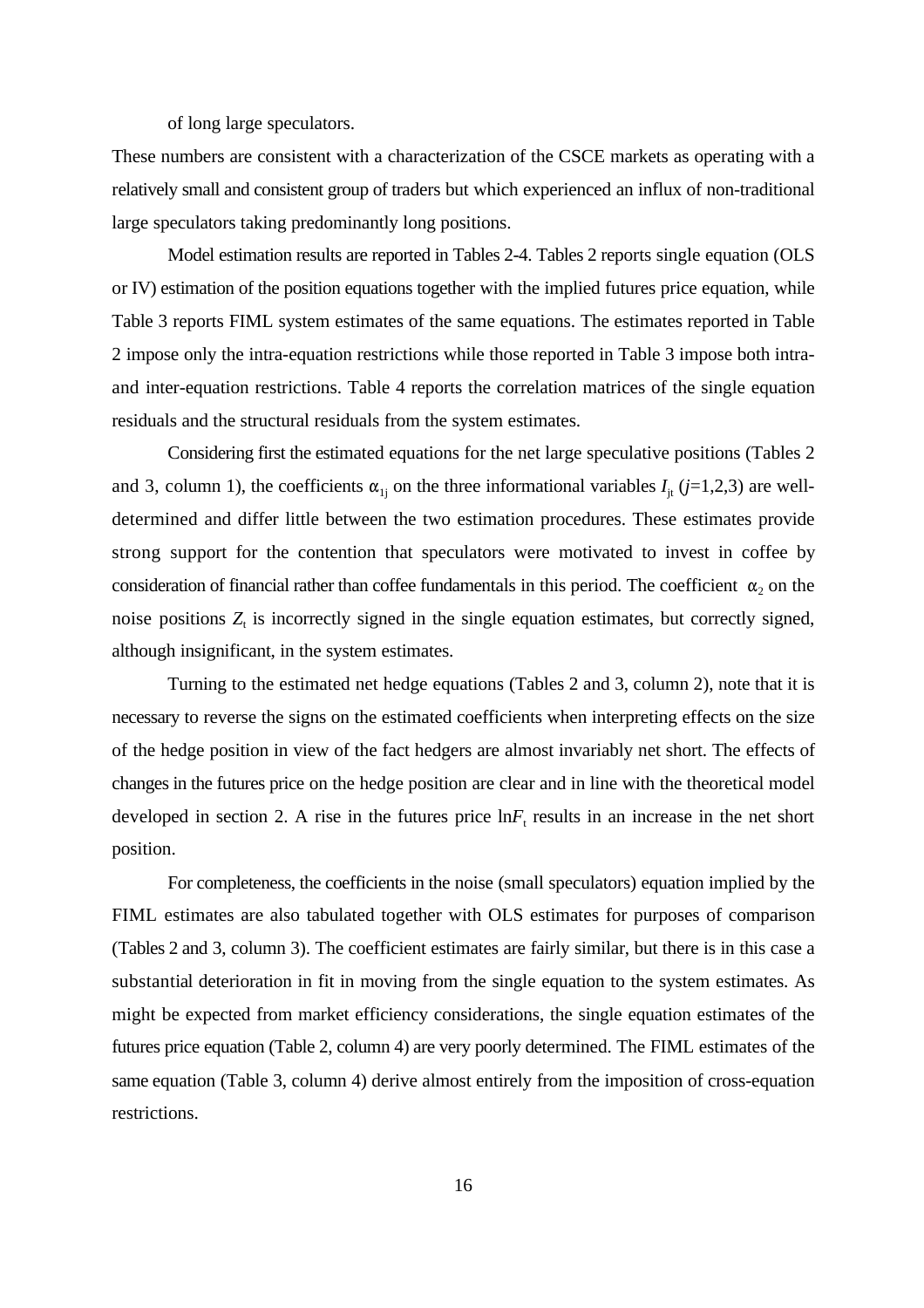Overall, the system estimates impose a total of 12 over-identifying restrictions. A likelihood ratio test indicates that the set of restrictions is acceptable at the  $5\%$  level.<sup>16</sup> The residual correlations reported in Table 4 (single equation estimates on the sub-diagonal and system estimates on the super-diagonal) should be compared with the correlations of the raw variables in Table 1. The residuals from the speculative and hedge positions are near independent, while the raw variables are strongly negatively correlated. Note also the high correlation of the residuals from the futures price equation with the position residuals. High residual cross-equation correlations are consistent with the theoretical model in which the futures price disturbances are a linear combination of the position disturbances - see equations (20) and (21). Overall, therefore, we regard the systems estimates, reported in Table 3 as providing a satisfactory representation of the econometric model elaborated in section 4, and as representing the theoretical model developed in section 2.

This view may be corroborated by reconstruction of the convenience yield signal  $e_t$ , estimated as  $\alpha_1$ <sup>'</sup> $I_t$ . The correlation of this estimated signal does indeed turn out to be positively correlated with the return to holding a long futures position over the following weeks. The correlation is maximized for a three week holding period with a value of  $r = 0.168$  - see Figure 3 for the scatter plot. This correlation is significantly different from zero at conventional significance levels. And although this particular correlation is reduced if the frost period in mid-1994 is excluded from the sample, it remains positive, and is actually higher than the value quoted for slightly longer holding periods. At least with regard to coffee, therefore, speculators were correct in judging that possibly poor returns and increased riskiness of equity and bond investments made diversification into physical commodities attractive.

## **6. Conclusions**

A general difficulty with models which rely on asymmetry of information is that it is

 $16$  One might consider imposing the restrictions in sequence testing each set in turn. The problem with this approach is that the acceptability of a given set of restrictions is not independent of the sequence order and no "natural" ordering suggests itself in the current context. In practice it was found that any given subset of restrictions was less acceptable the later in the sequence it was imposed. The most problematic restrictions were the cross equation restrictions on the futures price equation implied by equation (30) and the restriction that the bottom left hand elements of the polynomial distributed lag matrices  $A_1$  and  $A_2$  in (30) be equal and opposite. The equation diagnostics suggest significant departures from normality on all equations, and this indicates caution with regard to reported  $t$  values and  $\chi^2$  statistics.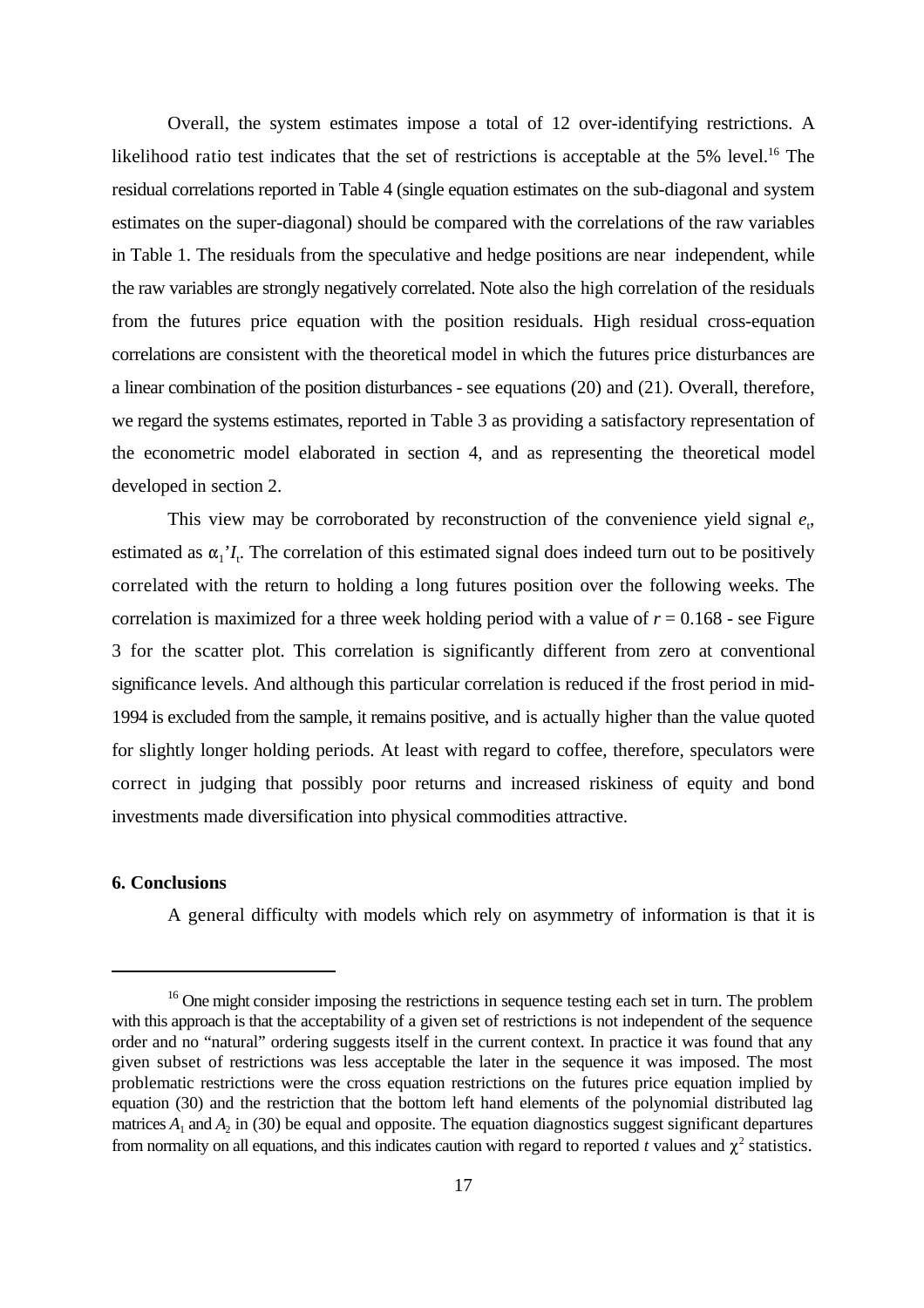difficult to work out who knew what and when they know this. This in turn makes it difficult to test these models econometrically. We have sought to overcome this problem by looking at a short historical period in which an influx of non-traditional traders entered the physical commodity markets. 1994 saw a large movement of speculative money into commodities, motivated by portfolio diversification considerations in the face of likely poor equity and bond returns in the face of the probability of rising interest rates. Although this information was available to traditional traders in these markets, and in particular to hedgers, it was not information which they had come to regard as relevant. This implies a degree of informational segmentation in the market.

Within this context we have developed a model in which informed speculators receive signals relating to price developments, and establish futures positions on the basis of these signals. A bullish signal results in speculators establishing a long position thereby bidding up the futures price. Hedgers, observing the price rise but not the information which generated it, are unsure as to whether it is due to informed speculation or to random noise trading. The consequence is that, even though the rise in the futures price raises their expectation of the future cash price, this is not by so much as the rise in the futures price, and they shorten their futures positions.

This was the observed sequence of events in the New York coffee futures market during 1994. We have reported estimates of an econometric model of the coffee futures market which provide support for the segmentation hypothesis. This model is relatively successful in accounting for the comovement of the speculative and hedge positions. Furthermore, we have been able to reconstruct an estimate of the signal received by speculators and demonstrate that this is positively correlated with futures holding returns. This does not demonstrate the profitability of ant actual speculative behaviour, but does establish that any speculators who took notice of this information would have been able to partially anticipate subsequent price movements.

Our estimates relate to a particular market in a particular time period. We do not claim any generality for the informational partition which we have been able to exploit in this particular instance.<sup>17</sup> Rather, this should be taken as a cast study, in which we have been able to use the modern theory of price discovery in financial markets to explain a set of events which market contemporary market participants found hard to understand. This theory does have general

 $17$  Phillips and Weiner (1994) find that speculators in the Brent oil forward market have no informational advantage. However, all traders in this market are either large national or international oil refining companies or major international banks and it seems entirely plausible, in that context, that all would have access to and be familiar with the same information.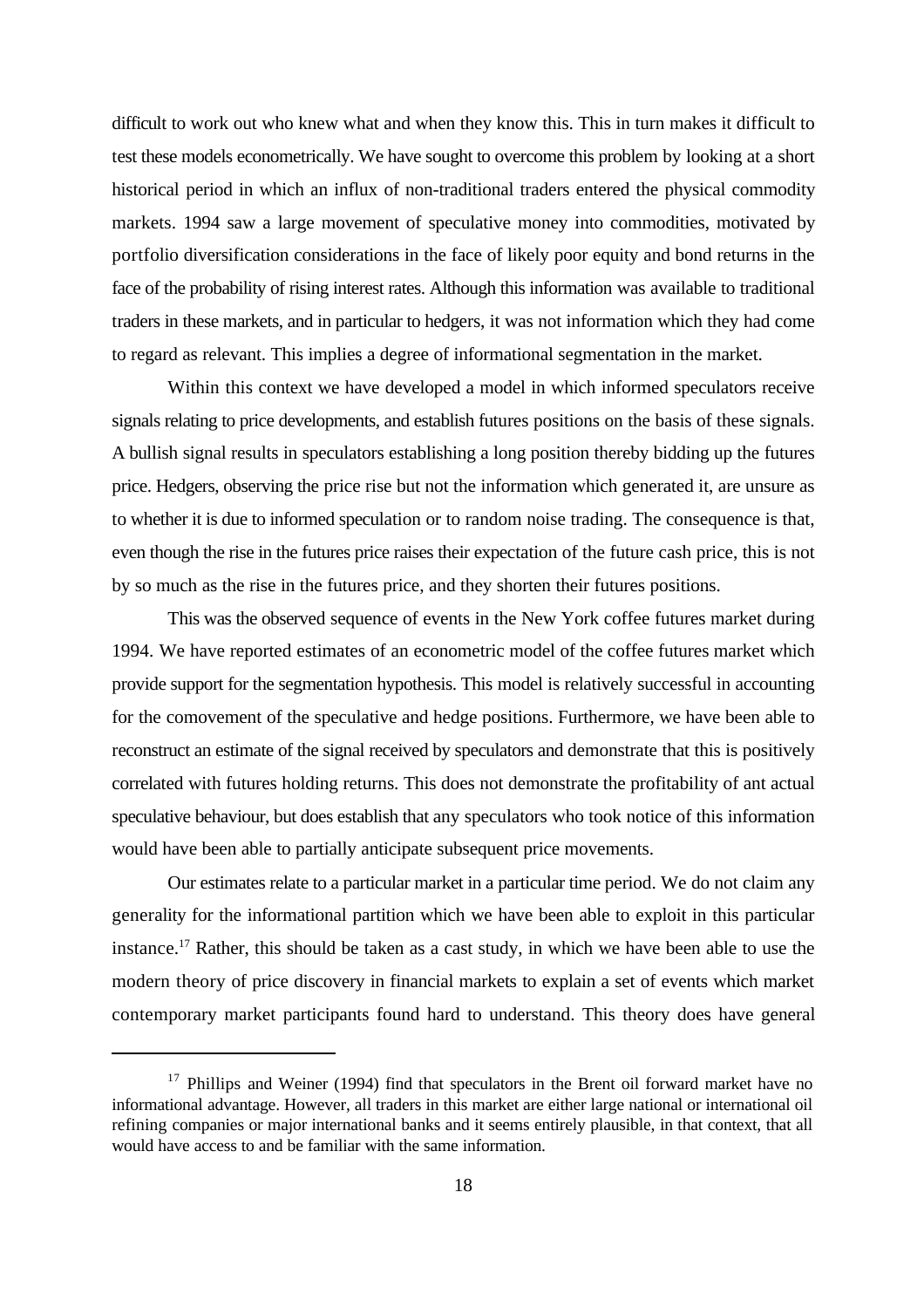application, and the general structure of the argument, although not the particular model, will be relevant in a number of contexts. Examples might include learning from central bank support operations in foreign exchange markets and leaning about possible manipulative trades in commodity futures markets.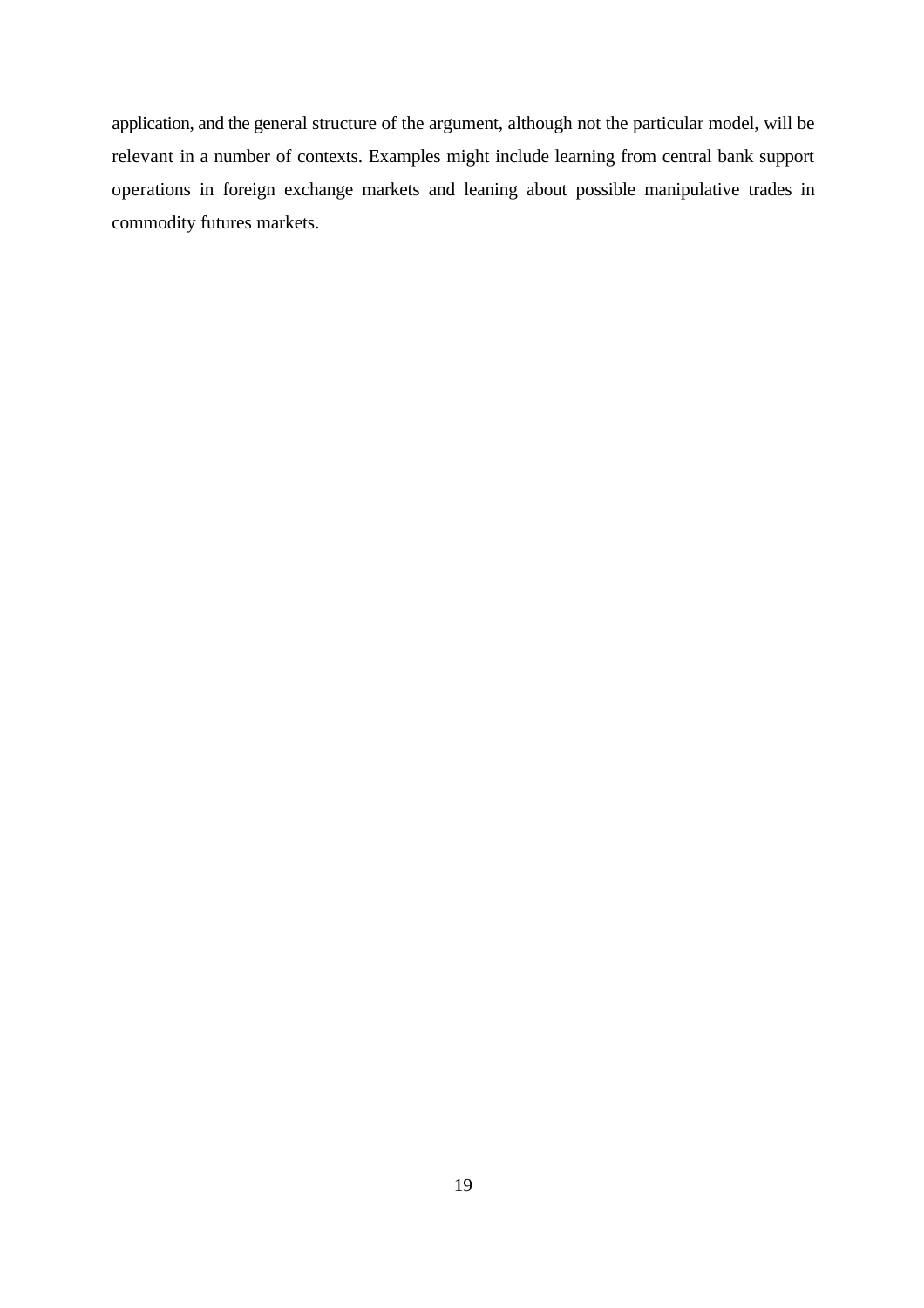# **Appendix: Variable Definitions and Sources**

| <b>BVOL</b>      | Implied volatilities of CBT options on Treasury bond futures with approximately<br>six months to maturity (CBT).                             |
|------------------|----------------------------------------------------------------------------------------------------------------------------------------------|
| $\boldsymbol{F}$ | Second position price, CSCE, $\varphi$ /lb, Tuesdays (FDI). See footnote 9 on rolling.                                                       |
| H                | Net long reportable positions of commercial traders on the CSCE, Tuesdays,<br>contracts of 36,500 lbs (CFTC).                                |
| $\boldsymbol{P}$ | First position price, CSCE, $\phi$ /lb, Tuesdays (FDI). See footnote 9 on rolling.                                                           |
| S                | Net long reportable positions of non-commercial traders on the CSCE, Tuesdays,<br>contracts of 36,500 lbs (CFTC).                            |
| $S\&P$           | Standard and Poors Composite Index (DS).                                                                                                     |
| <b>YGAP</b>      | Redemption yield on 30 year US Treasury bond less redemption yield on 10 year<br>US Treasury bond, Tuesdays, (constructed; bond yields: DS). |
| Z                | Net long non-reportable positions of non-commercial traders on the CSCE,<br>Tuesdays, contracts of 36,500 lbs (CFTC).                        |
| <b>CBT</b>       | Chicago Board of Trade                                                                                                                       |
| <b>CFTC</b>      | Commodity Futures Trading Commission, Commitments of Traders in Futures,<br>Washington, DC                                                   |
| DS               | Datastream Ltd, London.                                                                                                                      |
| <b>FDI</b>       | Futures Data Institute, Washington, DC                                                                                                       |

The data used in this study are available from the author on request.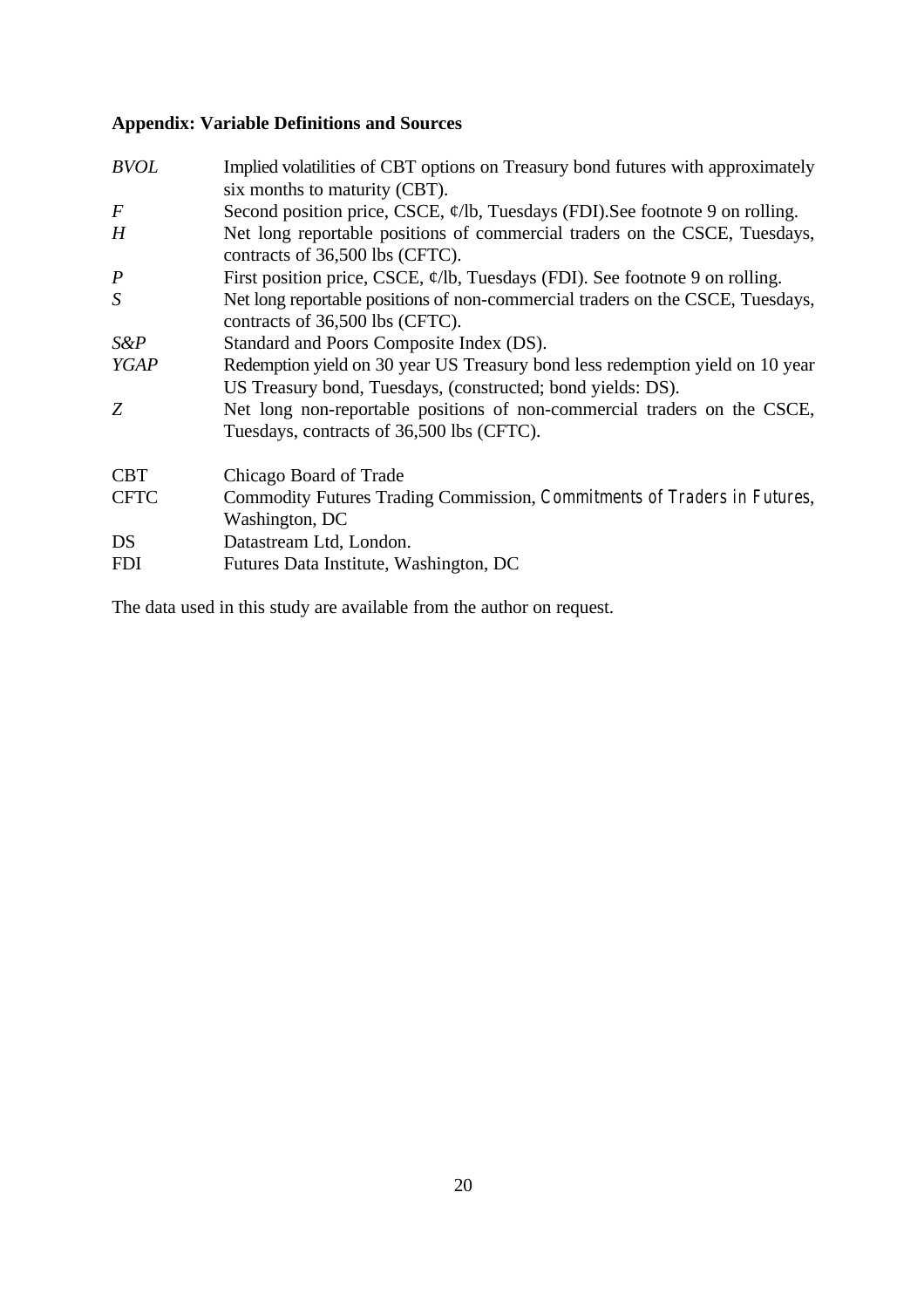#### **References**

Bessembinder, H. (1992), "Systematic risk, hedging pressure, and risk premiums in futures markets", *Review of Financial Studies*, **5**, 637-67.

Chang, E.C. (1985), "Returns to speculators and the theory of normal backwardation", *Journal of Finance*, **40**, 193-208.

De Long, J.B., Shleifer, A., Summers, L.H., and Waldmann, R.J. (1990), "Positive feedback investment strategies and destabilizing rational expectations", *Journal of Finance*, **45**. 379-95.

De Long, J.B., Shleifer, A., Summers, L.H., and Waldmann, R.J. (1991), "The survival of noise traders in financial markets", *Journal of Business*, **64**, 1-19.

Edwards, F.R., and Ma, C.W. (1992), *Futures and Options*, New York, McGraw-Hill.

Gilbert, C.L., and Brunetti, C. (1997), *Speculation, Hedging and Volatility in the Coffee Market, 1993-96*, Department of Economics, Queen Mary and Westfield College, Occasional Paper.

Grossman, S.J. (1977), "The efficiency of futures markets, noisy rational expectations and informational externalities", *Review of Economic Studies*, **44**, 431-49.

Grossman, S.J., and Stiglitz, J.E. (1980), "On the impossibility of informationally efficient markets", *American Economic Review*, **61**, 393-408.

Hartzmark, M.L. (1987), "Returns to individual traders of futures: aggregate results", *Journal of Political Economy*, **95**, 1292-1306.

Houthakker, H.S. (1957), "Can speculators forecast prices?", *Review of Economics and Statistics*, **39**, 143-51.

International Coffee Organization (1999), *Coffee Statistics, December 1998*, **13**, London, International Coffee Organization.

Kyle, A.S. (1985), "Continuous auctions and insider trading", *Econometrica*, **53**, 1315-35.

Phillips, G.M., and Weiner, R.J. (1994), "Information and normal backwardation as determinants of trading performance: evidence from the North Sea oil forward market", *Economic Journal*, **104**, 76-95.

Rochet, J.-C., and Vila, J.-L. (1994), "Insider trading without normality", *Review of Economic Studies*, **61**, 131-52.

Rockwell, C.S. (1977), "Normal backwardation and the returns to commodity futures traders", in Peck, A.E. ed., *Selected Writings on Futures Markets*, **2**, Chicago, Chicago Board of Trade.

Satyanarayan, S., and Varangis, P. (1994), "An efficient frontier for international portfolios with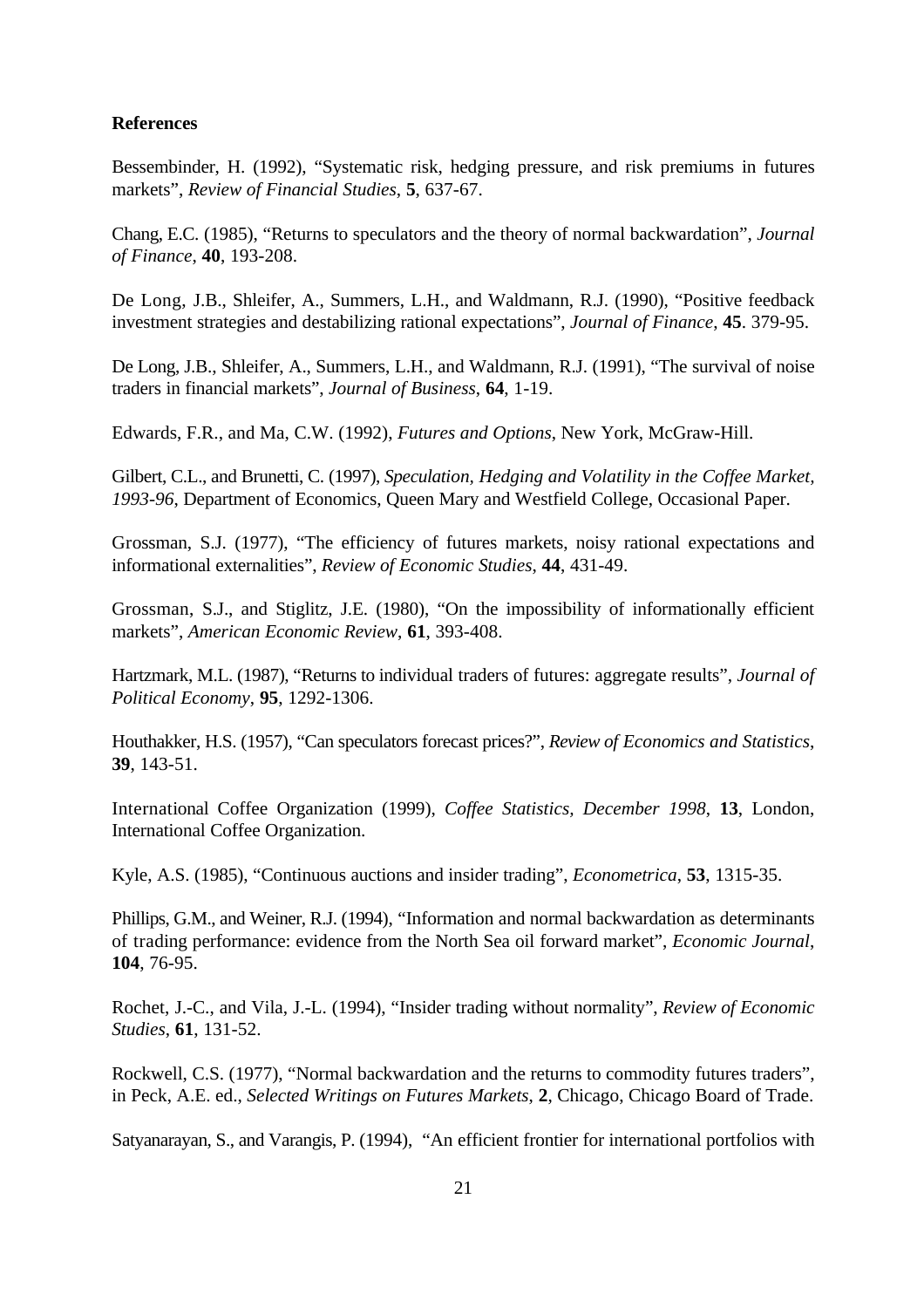commodity assets", *Policy Research Working Paper* 1266, World Bank International Economics Department, Washington D.C., World Bank.

Shalen, C.T. (1993), "Volume, volatility and dispersion of beliefs", *Review of Financial Studies*, **6**, 405-34.

Wadhwani, S., and Shah, M. (1993), "Commodities and portfolio performance", *Goldman Sachs Portfolio Strategy*, 30 September 1993.

Yoo, J., and Maddala, G.S. (1991), "Risk premia and price volatility in futures markets", *Journal of Futures Markets*, **11**, 165-77.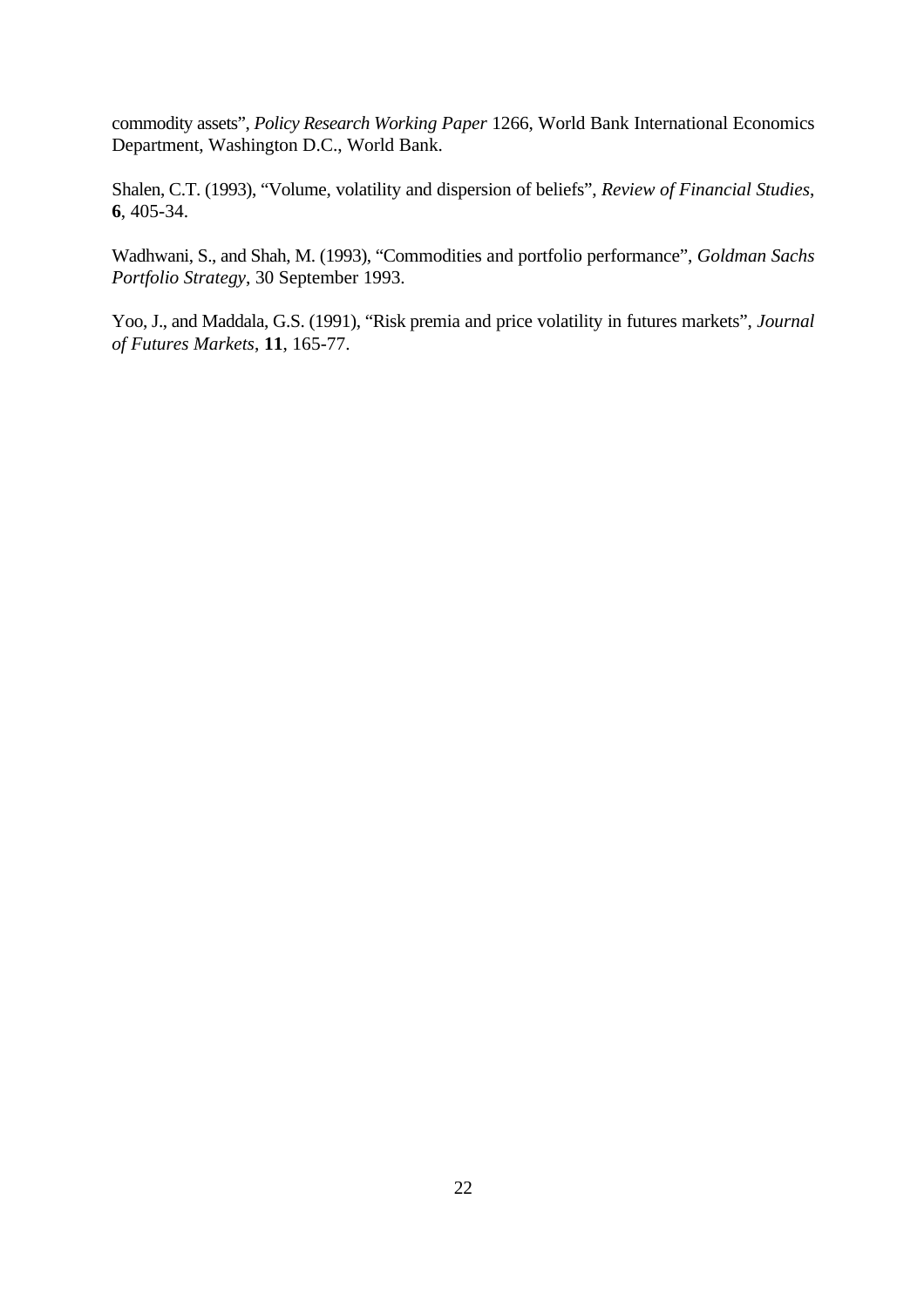| <b>Table 1</b><br><b>Descriptive Statistics and Correlations</b> |                  |                  |        |  |  |
|------------------------------------------------------------------|------------------|------------------|--------|--|--|
| <b>Positions (contracts)</b>                                     | S                | $\boldsymbol{H}$ | Z      |  |  |
| Mean                                                             | 4,577            | $-10,132$        | 5,555  |  |  |
| Standard deviation                                               | 5,593<br>7,664   |                  | 2,932  |  |  |
| Minimum                                                          | $-4,961$         | $-27,173$        | 322    |  |  |
| Maximum                                                          | 19,333           | 3,594            | 12,229 |  |  |
| <b>Position correlations</b>                                     | $\boldsymbol{S}$ | H                | Z      |  |  |
| Correlation with S                                               | 1.000            |                  |        |  |  |
| Correlation with H                                               | $-0.952$         | 1.000            |        |  |  |
| Correlation with Z                                               | 0.592            | $-0.810$         | 1.000  |  |  |
| <b>Numbers of Traders</b>                                        | long, short      | long, short      |        |  |  |
| Mean                                                             | 43, 22           | 56,41            |        |  |  |
| Standard deviation                                               | 18,9             | 8, 5             |        |  |  |
| Minimum                                                          | 17,5             | 41, 27           |        |  |  |
| Maximum                                                          | 80,43            | 78,54            |        |  |  |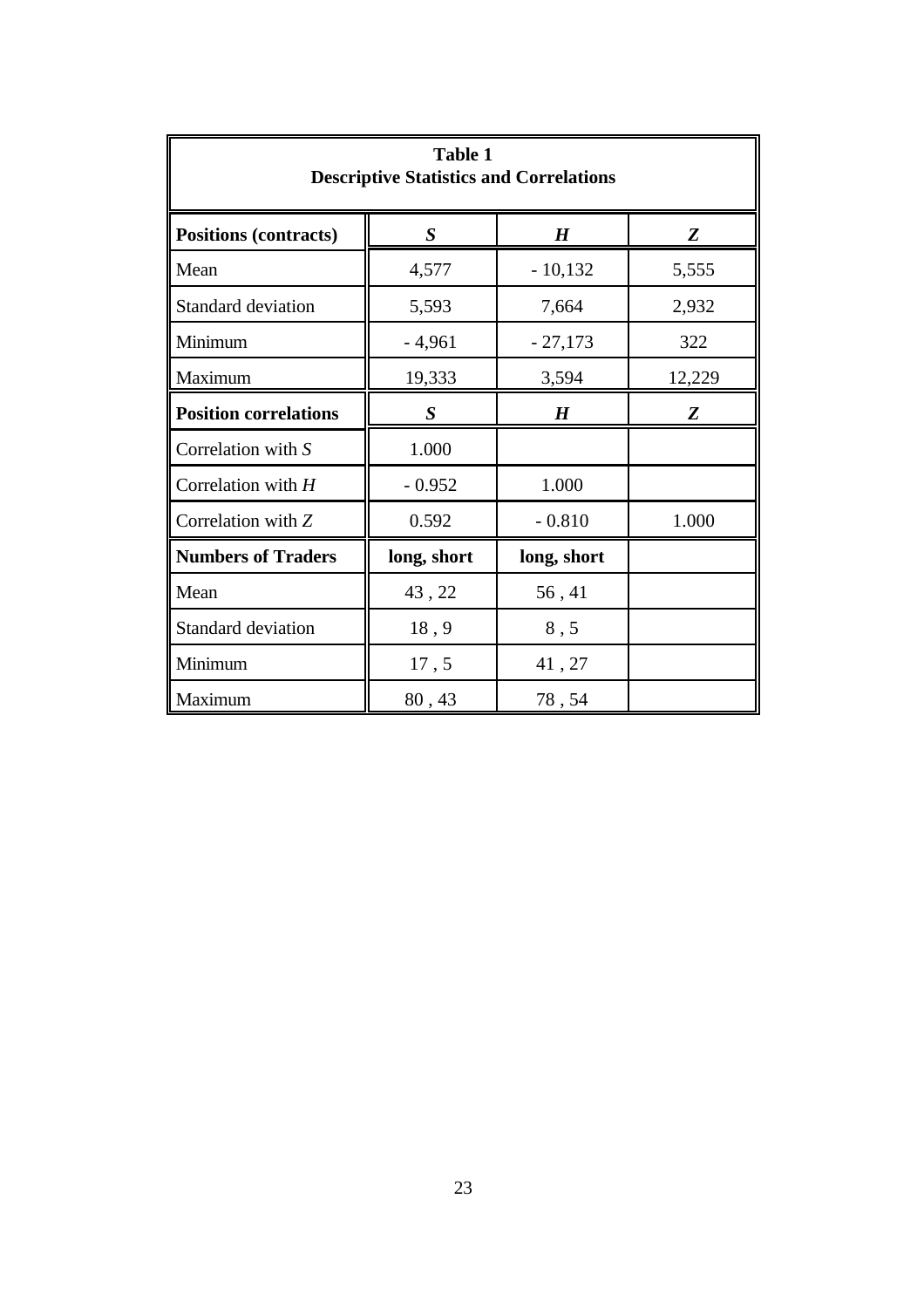| <b>Table 2</b><br><b>Single Equation Estimates</b>                                                                                                                                                                                                        |                                                                             |                                                                           |                                                                                         |                                                                                      |  |
|-----------------------------------------------------------------------------------------------------------------------------------------------------------------------------------------------------------------------------------------------------------|-----------------------------------------------------------------------------|---------------------------------------------------------------------------|-----------------------------------------------------------------------------------------|--------------------------------------------------------------------------------------|--|
|                                                                                                                                                                                                                                                           | $S_{t}$<br>(IV)                                                             | $H_{\scriptscriptstyle\rm f}$<br>(IV)                                     | $Z_{t}$<br>(OLS)                                                                        | $\Delta$ n $F_{\rm t}$<br>(OLS)                                                      |  |
| $S_{t-1}$                                                                                                                                                                                                                                                 | 1.0282<br>(12.9)                                                            |                                                                           | 0.0716<br>(2.23)                                                                        |                                                                                      |  |
| $S_{t-2}$                                                                                                                                                                                                                                                 | $-0.1448$<br>(1.90)                                                         |                                                                           | $-0.0716$<br>$(*)$                                                                      |                                                                                      |  |
| $H_{t-1}$                                                                                                                                                                                                                                                 |                                                                             | 1.2116<br>(10.1)                                                          |                                                                                         |                                                                                      |  |
| $H_{t-2}$                                                                                                                                                                                                                                                 |                                                                             | $-0.3379$<br>(2.31)                                                       |                                                                                         |                                                                                      |  |
| $Z_{t}$                                                                                                                                                                                                                                                   | 0.1330<br>(2.01)                                                            |                                                                           |                                                                                         |                                                                                      |  |
| $Z_{t-1}$                                                                                                                                                                                                                                                 |                                                                             |                                                                           | 0.7143<br>(9.36)                                                                        | $-0.0033$<br>(0.58)                                                                  |  |
| $Z_{t-2}$                                                                                                                                                                                                                                                 |                                                                             |                                                                           | 0.2528<br>(3.31)                                                                        | 0.0033<br>$(*)$                                                                      |  |
| $\Delta$ ln $F_{\rm t}$                                                                                                                                                                                                                                   |                                                                             | $-69.052$<br>(1.42)                                                       |                                                                                         |                                                                                      |  |
| $I_{1,t}$                                                                                                                                                                                                                                                 | $-18.434$<br>(2.04)                                                         |                                                                           |                                                                                         | $-0.4195$<br>(1.50)                                                                  |  |
| $I_{2,t}$                                                                                                                                                                                                                                                 | $-4.531$<br>(1.79)                                                          |                                                                           |                                                                                         | 0.0309<br>(0.27)                                                                     |  |
| $I_{3,t}$                                                                                                                                                                                                                                                 | 0.7689<br>(2.32)                                                            |                                                                           |                                                                                         | 0.0007<br>(0.07)                                                                     |  |
| $R^2$ (OLS)<br>standard error<br>serial correlation<br>heteroscedasticity<br>normality                                                                                                                                                                    | 1.877<br>$\chi^2_{4} = 3.94$<br>$\chi^2_{14} = 9.14$<br>$\chi^2_{2} = 15.5$ | 3.254<br>$\chi^2_{4} = 1.33$<br>$\chi^2_{8} = 123$<br>$\chi^2_{2} = 31.9$ | 0.928<br>0.801<br>$\chi^2_{4} = 5.92$<br>$\chi^2_{\rm s} = 6.76$<br>$\chi^2_{2} = 1.81$ | 0.068<br>0.060<br>$\chi^2_{4} = 6.54$<br>$\chi^2_{10}$ = 10.8<br>$\chi^2_{2} = 18.4$ |  |
| Restrictions                                                                                                                                                                                                                                              | $\chi^2_{1} = 3.30$                                                         | $\chi^2_{4} = 4.00$                                                       |                                                                                         |                                                                                      |  |
| Notes: Equations also contain constant and two frost dummies; see appendix for<br>variable definitions; asymptotic $t$ statistics in parentheses; $*$ indicates a restricted<br>coefficient; italicized $\chi^2$ values are significant at the 95% level. |                                                                             |                                                                           |                                                                                         |                                                                                      |  |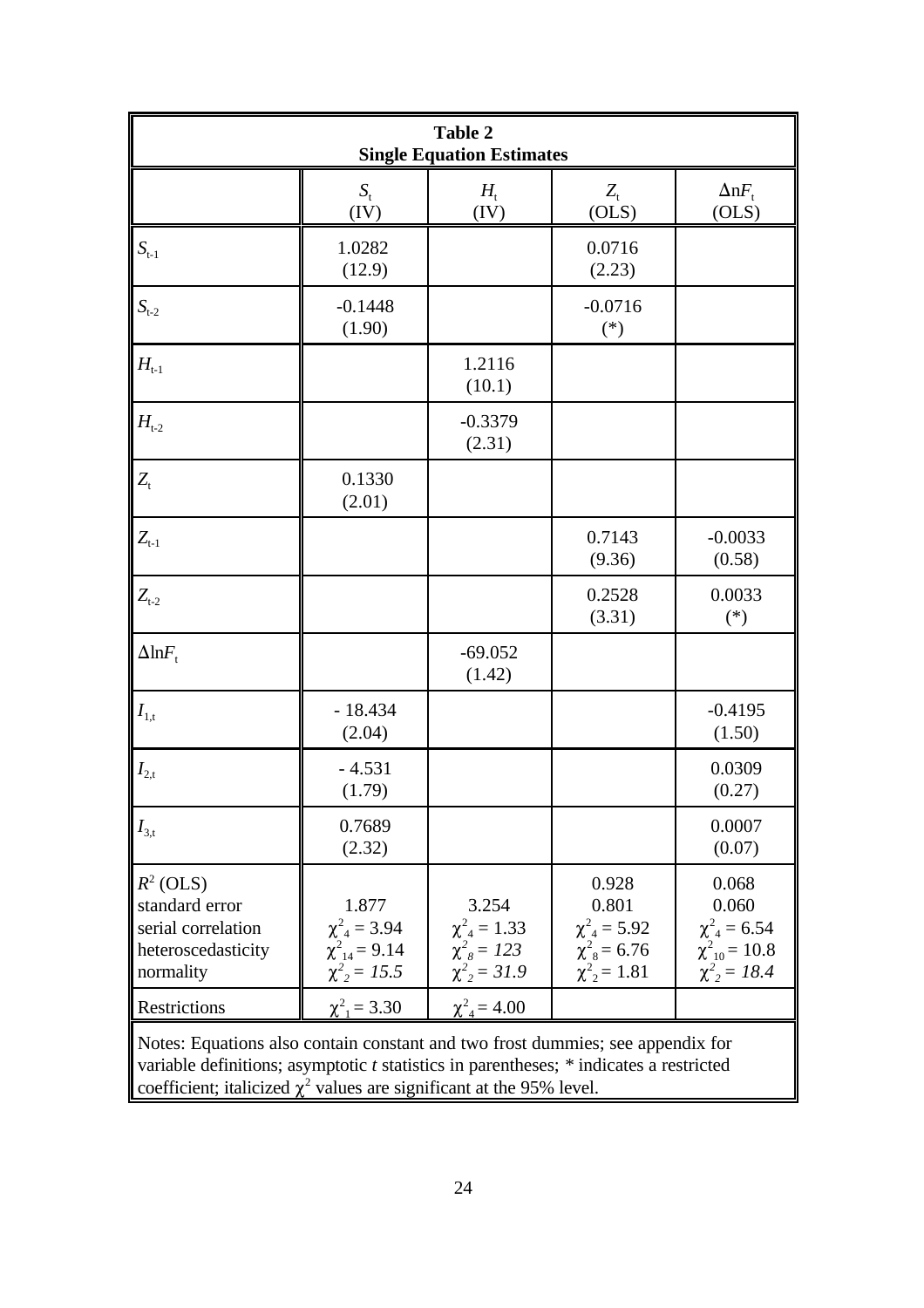| Table 3<br><b>FIML System Estimates</b>                                 |                                                                             |                                                                             |                                                             |                                                                              |  |
|-------------------------------------------------------------------------|-----------------------------------------------------------------------------|-----------------------------------------------------------------------------|-------------------------------------------------------------|------------------------------------------------------------------------------|--|
|                                                                         | $S_{\rm t}$                                                                 | $H_{\rm t}$                                                                 | $Z_{t}$                                                     | $\Delta$ n $F_{\rm t}$                                                       |  |
| $S_{t-1}$                                                               | 1.1067<br>(17.7)                                                            |                                                                             | 0.0836<br>$(*)$                                             |                                                                              |  |
| $S_{t-2}$                                                               | $-0.1855$<br>(2.94)                                                         |                                                                             | $-0.0836$<br>$(*)$                                          |                                                                              |  |
| $H_{t-1}$                                                               |                                                                             | 1.1884<br>(17.6)                                                            |                                                             |                                                                              |  |
| $H_{t-2}$                                                               |                                                                             | $-0.2672$<br>$(\ast)$                                                       |                                                             |                                                                              |  |
| $Z_{t}$                                                                 | $-0.0227$<br>(0.95)                                                         |                                                                             |                                                             |                                                                              |  |
| $Z_{t-1}$                                                               |                                                                             |                                                                             | 0.7841<br>$(*)$                                             | $-0.00647$<br>(1.98)                                                         |  |
| $Z_{t-2}$                                                               |                                                                             |                                                                             | $-0.2734$<br>$(*)$                                          | 0.00648<br>$(*)$                                                             |  |
| $\Delta$ ln $F_{\rm t}$                                                 |                                                                             | $-81.302$<br>(2.11)                                                         |                                                             |                                                                              |  |
| $I_{1,t}$                                                               | $-20.535$<br>(2.33)                                                         |                                                                             |                                                             | $-0.2526$<br>$(*)$                                                           |  |
| $I_{2,t}$                                                               | $-4.912$<br>(1.97)                                                          |                                                                             |                                                             | $-0.0604$<br>$(*)$                                                           |  |
| $I_{3,t}$                                                               | 0.8683<br>(2.64)                                                            |                                                                             |                                                             | 0.01068<br>$(*)$                                                             |  |
| standard error<br>serial correlation<br>heteroscedasticity<br>normality | 1.911<br>$\chi^2_{4} = 1.40$<br>$\chi^2_{14} = 12.4$<br>$\chi^2_{2} = 13.2$ | 3.919<br>$\chi^2_{4} = 6.29$<br>$\chi^2_{14} = 9.92$<br>$\chi^2_{2} = 13.7$ | 4.562<br>$\chi^2_{4} = 4.90$<br>n.a.<br>$\chi^2_{2} = 22.9$ | 0.0601<br>$\chi^2_{4} = 5.36$<br>$\chi^2_{14} = 16.8$<br>$\chi^2_{2} = 23.1$ |  |
| Restrictions                                                            | $\chi^2_{12} = 19.2$                                                        |                                                                             |                                                             |                                                                              |  |
| Notes: See Table 2.                                                     |                                                                             |                                                                             |                                                             |                                                                              |  |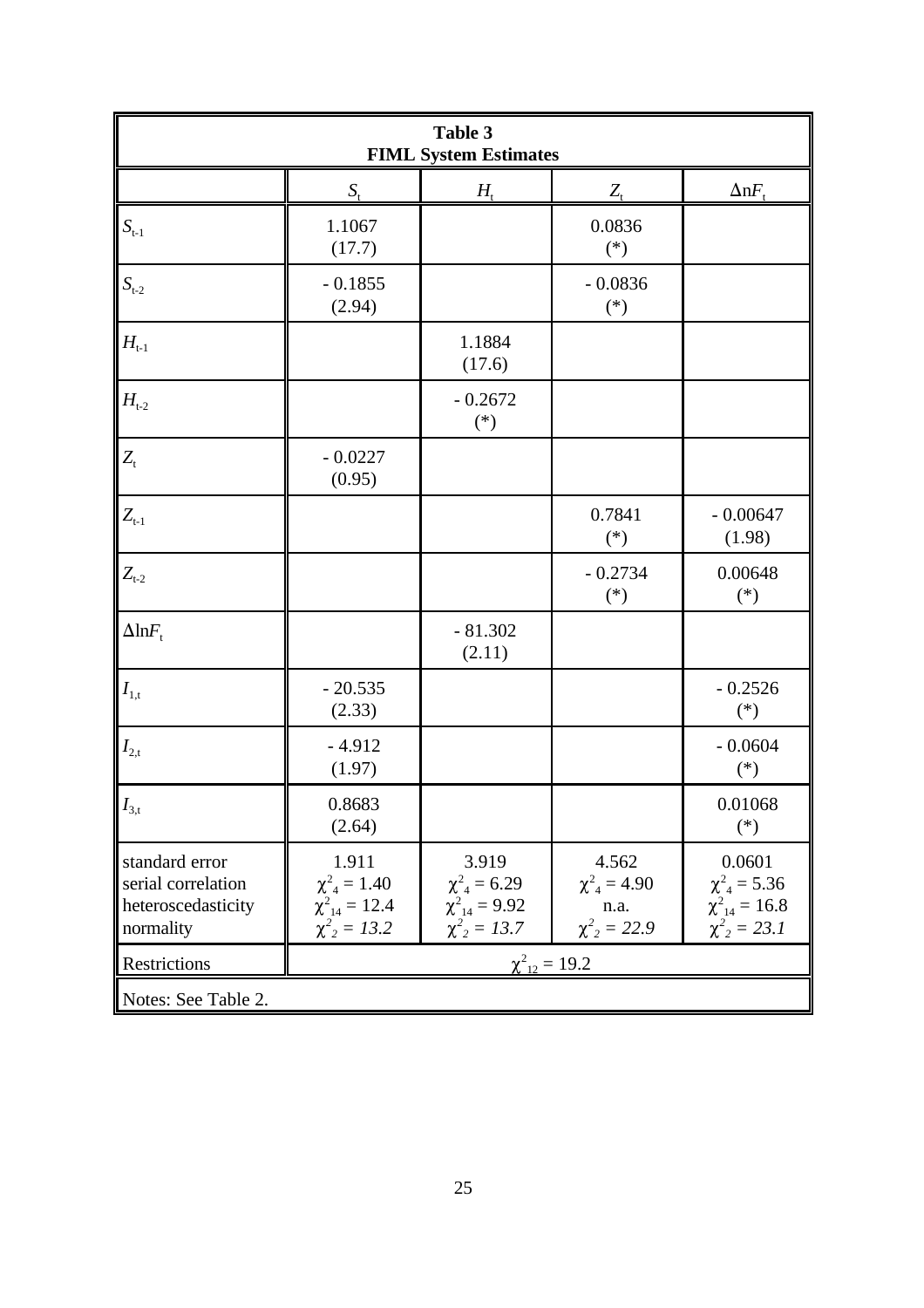| <b>Table 4</b><br><b>Residual Correlations</b><br>(Single Equation \ System) |             |                               |                                |                         |  |
|------------------------------------------------------------------------------|-------------|-------------------------------|--------------------------------|-------------------------|--|
|                                                                              | $S_{\rm t}$ | $H_{\scriptscriptstyle\rm f}$ | $Z_{\scriptscriptstyle \rm t}$ | $\Delta$ ln $F_{\rm t}$ |  |
| Correlation with $S_t$                                                       | 1.000       | 0.176                         | $-0.559$                       | 0.563                   |  |
| Correlation with $H_t$                                                       | 0.094       | 1.000                         | $-0.915$                       | 0.898                   |  |
| Correlation with $Z_t$                                                       | 0.106       | 0.126                         | 1.000                          | $-0.988$                |  |
| Correlation with $\Delta$ lnF.<br>0.538<br>0.838<br>0.359                    |             |                               |                                | 1.000                   |  |



**Figure 1: CSCE Coffee Price, 1993-95.**